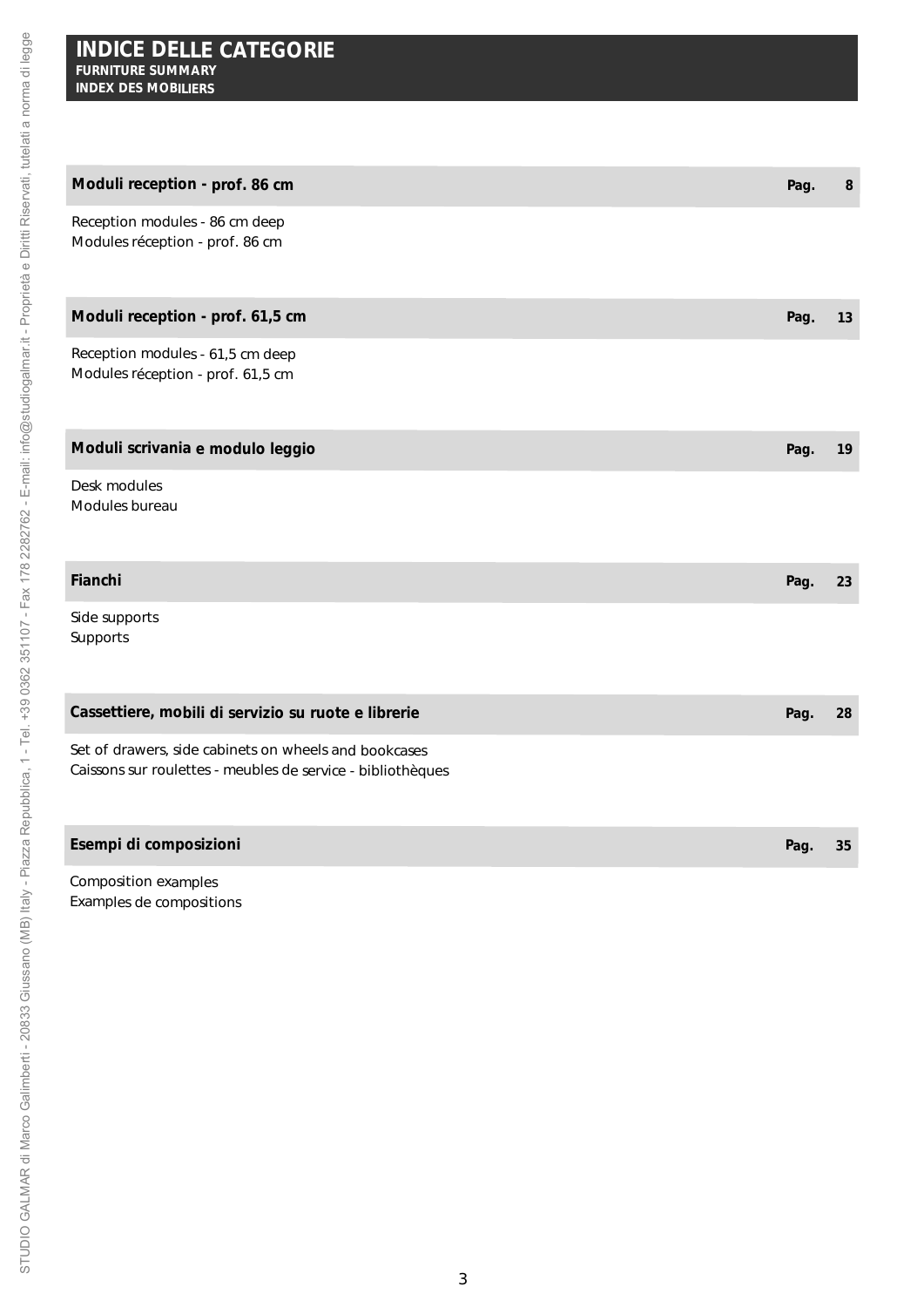**SISTEMA RECEPTION - CARATTERISTICHE GENERALI** *RECEPTION SYSTEM - GENERAL FEATURES* **SYSTEME RECEPTION - CARACTÉRISTIQUES GÉNÉRALES**

Design d'avanguardia, materiali pregiati, vasta componibilità e sistema di canalizzazione innovativo, sono gli elementi che caratterizzano il Sistema Reception. Il sistema, studiato per presentare un'immagine aziendale importante e nel contempo per essere un razionale strumento di lavoro, è in grado di adattarsi perfettamente ai diversi ambienti lavorativi, non necessariamente legati all'ambito ufficio, conferendo loro un aspetto elegante e di prestigio.

La componibilità è basata sull'accostamento di una serie di<br>moduli che uniti tra loro per mezzo di fianchi, creano delle<br>composizioni funzionali e facilmente adattabili agli spazi.<br>Ogni modulo ed ogni fianco sono disponibi dimensionali, di funzione e di finitura; nell'illustrazione della pagina accanto sono rappresentate due composizioni esplicative che comprendono la quasi totalità della gamma e che dimostrano le combinazioni possibili tra i vari moduli. La personalizzazione delle composizioni si completa con la scelta delle finiture per le parti in legno che può avvenire tra le tre essenze: ciliegio, wengė, rovere sbiancato; i pannelli frontali<br>possono anche essere forniti nella finitura alluminio<br>texturizzato, mentre le finiture laccate sono disponibili solo per<br>i fianchi ed i piani di lavoro. Sono tra legno e laccato. La tabella inserita nell'illustrazione contiene tutti gli abbinamenti di finitura previsti.

La gamma dei moduli si può suddividere in due categorie principali : moduli reception e moduli scrivania; ognuna di esse è disponibile in tre forme: convessa, concava e rettangolare, completate da due tipi di raccordi angolari: 90° e 270°. Ogni forma è disponibile in una serie di varianti dimensionali che, per quanto riguarda i moduli ad arco, sono derivate<br>dall'ampiezza degli angoli (45°, 60°, 90°) e dalla lunghezza dei<br>raggi (211, 140 e 84 cm – n.b. i raggi indicati si riferiscono al<br>centro del pannello frontale); la è prevista in due versioni: 86 cm e 61.5 cm. I fianchi sono<br>l'elemento di giunzione tra i moduli, quindi costituiscono un<br>articolo a sè, con un proprio codice, da ordinare separatamente;<br>ne deriva che gli elementi che form di lavoro, il pannello frontale e la mensola.

Il sistema di canalizzazione è un altro punto di forza del Sistema Reception: ogni modulo infatti è dotato di una intercapedine per cablaggio, all'interno del pannello frontale, che percorre tutta la composizione creando uno spazio ininterrotto che può contenere un vero impianto elettrico con tanto di scatole di derivazione. La pannellatura interna dell'intercapedine, oltre a nascondere efficacemente il percorso dei cavi, consente di ispezionare e di intervenire con facilità sui collegamenti. Due fessure passacavi poste ai lati del piano di lavoro di ogni modulo permettono il posizionamento ottimale delle apparecchiature.

La predisposizione dei moduli per l'impianto elettrico prevede la presenza un kit di elettrificazione formato da una o due scatole elettrificate da fissare sotto al piano di lavoro, dotate di multipresa a quattro uscite e di cavo di alimentazione. Ogni vano elettrificato è accessibile attraverso l'apertura di uno sportello incassato sulla parte superiore del piano, permettendo di effettuare con estrema semplicità operazioni quotidiane come la ricarica di apparecchiature a batteria.

**Consigli per la progettazione:** La gamma dei moduli e dei fianchi del Sistema Reception è stata studiata per incontrare le più svariate esigenze di composizione; occorre però osservare alcuni accorgimenti in fase di progettazione

Tutti i moduli possono essere inseriti negli ambienti come singole unità ad eccezione dei moduli ad arco concavi che, per motivi di stabilità, devono essere obbligatoriamente aggregati ad altri moduli. L'utilizzo di fianchi centrali da 86 cm per composizioni formate da moduli ad arco concavi garantisce una maggiore stabilità.

Il modulo angolare a 90° ed il modulo ad arco convesso r. 84 ang. 90° possono essere dotati unicamente di fianchi a prof. 61,5.

Per unire un modulo reception a un modulo scrivania è necessario usare un fianco a cambio d'altezza.

Le giunzioni tra due moduli reception a diversa profondità necessitano obbligatoriamente di un fianco a prof. 61,5.

È consigliabile inserire un cambio di profondità in una composizione aggregando i moduli con profondità 61.5 cm ad un modulo angolare a 90° oppure di seguito ad un modulo convesso, poiché negli altri casi si verrebbero a creare spiacevoli spigoli dovuti allo sfalsamento delle profondità dei due piani accostati.

Indicativamente, abbinando moduli a prof. 86 cm a fianchi di pari profondità si ottiene l'effetto di separare zone operative a diversa funzione.

È consigliabile ordinare i fianchi con la stessa finitura dei piani.

Per ordinare una composizione progettata è indispensabile fornire un disegno.

*Advanced design, valued materials, great modularity and innovative canalisation system, are the features of the Reception System. The system, projected to present an important company profile and at the same time to be a comfortable mean of job, is able to adapt perfectly to different work places, not necessarily connected to office, conferring them an elegant and prestige appearance.*

*The modularity derives from matching some modules that , joined together with supports, can create functional compositions which are easily adaptable to any room. Each module and each support are available in different versions: dimensional, function and finishing; the picture on* the next page shows two explicative compositions that include<br>almost the whole range and explain the possible combinations<br>among the modules. The customizing of the compositions also<br>include the choice of wood finishings a *while lacquer finishes are available only for the supports and the top. It is also possible to match lacquer and wood finishings. The schedule included in the picture shows all the finishing combinations.*

*The range of the modules could be divided into two principal categories: reception modules and desk modules; each of them is available in three shapes: convex, concave and rectangular, completed by two types of corner joints modules: 90° and 270°. Each module is available in some dimensional variations, which as concern the arc modules, are settled by the width of angles (45° - 60° - 90°) and by the length of the radius ( 211, 140 and 84 cm – note: radius are referred to the centre of the frontal panel) ; the reception modules depth is available in two versions: 86 cm and 61,5 cm. Supports are the element of connection between two modules, therefore they constitute a separate article with its own code and to be ordered separately; therefore the elements of a module are: the work top, the frontal panel and the glass shelf (if included).*

*The canalisation system is another important added value of the Reception System: in fact each module is equipped with a cable holder , inside of the frontal panel, extended along the composition creating an unbroken space that could contain a real electric plant with shunt boxes. The inside panelling of the cable holder , not only hide the run of cables effectively, but also allows to check and modify connections easily . Two cable chinks placed on the two sides of each module top allow the right positioning of the equipments.*

*The arrangement for the electric plant consists of an electrification set composed by one or two electrified boxes to be fixed under the top; boxes are fitted with a multiple socket with four outlets and a feeding cable. Each electrified hollow is reachable by opening a little door enclosed in the upper part of the top; this allows to easily carry out daily operations like the rechargement of battery equipment.*

*Advices for planning: The range of the modules and of the supports of the Reception System has been projected to meet many composition requirements ; however it should notice some any advice for planning:*

*All modules could be inserted in any rooms as single units except for arc concave modules which, on grounds of stability, must be jointed with other modules. The use of central supports 86 cm assures more stability to compositions with arc concave modules.*

*The angular module to 90° and the module to arc convex r. 84 ang. 90° could be supplied only with 61,5 depth supports .*

*To join a reception module with a desk module it is necessary to use a change of height support .*

*Junctions between two reception modules with different depth necessarily require a support to 61,5 cm depth* 

*It's advisable to realize a change of depth in a composition by combining 61,5 cm depth modules with a corner module 90° or after a convex module, because in other cases it would create unpleasant edges due to difference in depth of the two tops.* 

*Combining 86 cm depth modules with supports of equal depth allows to obtain the effect of separate operative areas with different functions.* 

*It's advisable to order supports with the same finish of the tops.*

*To order a required composition you have to send a drawing.*

# Welcome

**SISTEMA RECEPTION**

*Un design d'avant-garde, des matériaux précieux, une vaste modularité et un système de canalisation innovateur ce sont les éléments qui caractérisent le Système Réception. Conçu pour présenter une image d'entreprise importante et au même temps pour être un instrument de travail optimal, ce système est en état de s'adapter parfaitement aux différents milieux de travail, pas nécessairement liés au bureau, en leur donnant un aspect élégant et de prestige.*

*La modularité se base sur le rapprochement d'une série de modules qui reliés entre eux par des supports créent des compositions fonctionnelles et facilement adaptables aux espaces. Tous les modules et tous les supports sont disponibles en plusieurs versions: dimensionnelles, de fonction et de finition; la page à côté contient la représentation de deux compositions explicatives comprenant la quasi totalité de la gamme et montrant les combinaisons possibles de différents modules. La personnalisation des compositions est complétée par le choix des finitions pour les parties en bois. Les essences disponibles sont trois: merisier, wengé, chêne blanchit. Les panneaux frontaux peuvent être fournis dans la finition en aluminium texturé, tandis que les finitions laquées ne sont disponibles que pour les supports et les plans de travail. Des combinaisons de bois et laque sont également disponibles. Le tableau dans l'illustration contient toutes les combinaisons de finition disponibles.*

*La gamme de modules peut être subdivisée en deux catégories principales: modules réception et modules bureau; les deux sont disponibles en trois formes - convexe, concave et rectangulaire – avec deux types de raccord angulaire: 90° et* 270". Chaque forme est disponible en une série de versions<br>dimensionnelles qui, en ce qui concerne les modules en arc,<br>dépendent de l'ouverture des angles (45°, 60°, 90°) et de la<br>longueur des rayons (211, 140 et 84 cm – i *indiqués se rapportent au centre du panneau frontal); la profondeur des modules réception est disponible en deux versions: 86 cm et 61,5 cm. Les supports sont l'élément de liaison entre les modules. Par conséquent, ils constituent un article indépendant, avec son propre code et à commander séparément. Les éléments qui forment un module sont donc le plan de travail, le panneau frontal et l'étagère.* 

*Un autre atout du Système Réception est le système de canalisation. Chaque module est doté d'un évidement de câblage à l'intérieur du panneau frontal qui parcourt toute la composition en créant un espace ininterrompu pouvant contenir une vraie installation électrique avec ses boîtes de dérivation. Les panneaux intérieurs de l'évidement non seulement cachent efficacement le parcours des câbles, mais ils permettent de contrôler et travailler facilement sur les connexions. Deux fentes passe-fils sur les côtés du plan de travail de chaque module permettent de placer de manière optimale les appareillages.*

*Afin de préparer les modules pour l'installation électrique il existe un kit d'électrification formé d'une ou deux boîtes électrifiées à fixer sous le plan de travail, dotées de prises multiples à quatre sorties et d'un câble d'alimentation. Chaque compartiment électrifié est accessible par l'ouverture d'une porte logée dans la partie supérieure du plan. Ceci permet d'effectuer très simplement les opérations quotidiennes comme la recharge d'appareillages à batterie.*

**Conseils pour le projet:**<br>La gamme de modules et de supports du Système Réception est<br>conçue pour satisfaire les exigences de composition les plus variées,<br>il faut cependant prendre des précautions en phase de projet.

*Tous les modules peuvent être insérés dans les milieux comme des unités uniques, sauf les modules en arc concaves qui pour des raisons de stabilité doivent obligatoirement être joints à d'autres modules. L'utilisation de supports centraux de 86 cm de profondeur pour les compositions formées de modules en arc concaves garantit une plus grande stabilité.* 

*Le module angulaire à 90° et le module en arc convexe r. 84 ang. 90° peuvent être dotés uniquement de supports de 61,5 cm de profondeur.*

*Pour relier un module réception avec un module bureau, il faut utiliser un support avec hauteur variable.* 

*Les jonctions entre deux modules réception avec une profondeur différente nécessitent obligatoirement un support de 61,5 cm de profondeur.*

*Il est souhaitable d'insérer un changement de profondeur dans une composition en joignant les modules de 61,5 cm de profondeur avec un module angulaire à 90° ou ensuite avec un module convexe, puisque autrement on aurait la formation de coins dangereux à cause du décalage des profondeurs de deux plans joints.* 

*A titre indicatif, en reliant des modules de 86 cm de profondeur avec des supports de la même profondeur on obtient des zones opérationnelles séparée par fonction.* 

*Il est souhaitable de commander les supports avec la même finition des plans.* 

*Pour commander une composition projetée il faut fournir un dessin.*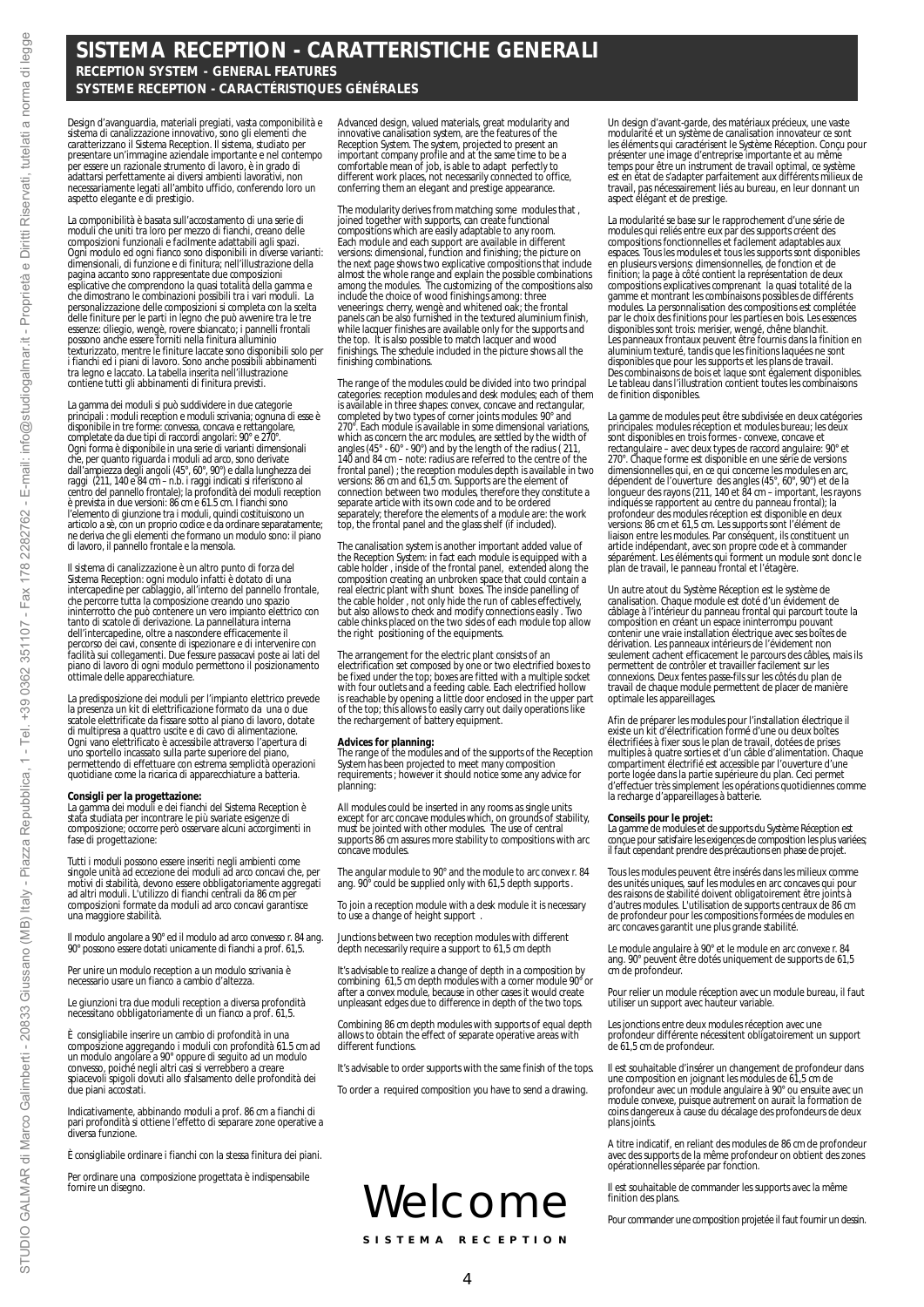# **SISTEMA RECEPTION - COMPONIBILITÀ** *RECEPTION SYSTEM - COMPOSITIONS*

**SYSTÈME RÉCEPTION - COMPOSITIONS**

## **MODULI -** *MODULES -* **MODULES**

- 1 Modulo reception ad arco convesso prof. 86 cm non elettrificato *Arc reception module 86 cm depth convex unelectrified* Module de réception en arc convexe, profondeur 86 cm, pas électrifié
- 2 Modulo reception ad arco concavo prof. 86 cm elettrificato *Arc reception module 86 cm depth concave - electrified* Module de réception en arc concave, profondeur 86 cm, pas électrifié
- 3 Modulo scrivania rettangolare *Rectangular desk modules* Module bureau rectangulaire
- 4 Modulo reception angolare a 90° sx *Left corner reception module 90°* Module de réception angulaire à 90° gauche
- 5 Modulo reception rettangolare<br> *Prof.* 61,5 cm elettrificato<br> *61,5 cm depth electrified*<br>
Module de réception rectangulaire,<br>
Module de réception rectangulaire,<br>
profondeur 61,5 cm électrifié
- 6 Modulo reception rettangolare prof. 61,5 cm non elettrificato *Rectangular reception module 61,5 cm depth unelectrified* Module de réception rectangulaire, profondeur 61,5 pas électrifié
- 7 Modulo reception angolare a 90° dx *Right corner reception module 90°* Module de réception angulaire à 90° droit
- 8 Modulo scrivania ad arco concavo *Arc desk module concave* Module bureau angulaire en arc concave
- 9 Modulo scrivania ad arco convesso *Arc desk module convex* Module bureau en arc convexe
- 10 Modulo reception ad arco convesso prof. 61,5 cm elettrificato *Arc reception module 61,5 cm depth convex electrified*<br>Module de réception en arc concave,<br>prof. 61,5 cm pas électrifié
- 11 Modulo reception ad arco concavo prof. 61,5 cm non elettrificato *Arc reception module 61,5 cm depth concave unelectrified* Module de réception en arc concave, prof. 61,5 cm pas électrifié
- 12 Modulo reception rettangolare prof. 86 cm elettrificato *Rectangular reception module 86 cm depth electrified* Module de réception rectangulaire, prof. 86 cm électrifié
- 13 Modulo reception angolare a 270° prof. 86 cm *Corner reception module 270° 86 cm depth* Module de réception angulaire à 270°, prof. 86 cm

## **FIANCHI -** *SIDE SUPPORTS -* **SUPPORTS**

- 14 Fianco laterale sx prof. 86 cm per moduli reception *Left side support 86 cm depth for reception modules* Support latéral gauche, prof. 86 cm. pour modules de réception
- 15 Fianco centrale prof. 61,5 cm per moduli reception *Central support 61,5 cm depth for reception modules* Support central, prof. 61,5 cm pour modules de réception
- 16 Fianco centrale per cambio d'altezza dx prof. 61,5 cm *Right central support for change of height 61,5 cm depth* Support central pour change d'hauteur droit, prof. 61,5 cm
- 17 Fianco centrale per cambio d'altezza sx prof. 61,5 cm *Left central support for change of height 61,5 cm depth* Support central pour change d'hauteur gauche, prof. 61,5 cm
- 18 Fianco centrale prof. 86 cm per moduli scrivania *Central support 86 cm depth for desk modules* Support central prof. 86 cm pour modules bureau
- 19 Fianco laterale dx prof. 86 cm per moduli scrivania *Right side support 86 cm depth for desk modules* Support latéral droit prof. 86 cm pour modules bureau
- 20 Fianco laterale sx prof. 61,5 cm per moduli reception *Left side support 61,5 cm depth for reception modules* Support latéral gauche prof. 61,5 cm pour modules de réception
- 21 Fianco centrale prof. 86 cm per moduli reception *Central support 86 cm depth for reception modules* Support central prof. 86 cm pour modules de réception
- 22 Fianco centrale per cambio d'altezza dx prof. 86 cm *Right central support for change of height 86 cm depth* Support central pour change d'hauteur droit prof. 86 cm



## **FINITURE -** *FINISHINGS -* **FINITIONS**

### **Essenze -** *Woods -* **Bois**

**WE** = Wengè P.A. - *Wengè O.P. -* Wengé P.O. **CI** = Ciliegio - *Cherry -* Merisier **RO** = Rovere sbiancato - *Oak -* Chêne blanchi

### **Laccato -** *Lacquered -* **Laqué**

**AN** = Antracite - *Anthracite -* Anthracite **BL** = Blu - *Blue -* Bleu **MA** = Marrone RAL 8017 - *Brown RAL 8017 -* Marron RAL 8017 **AV** = Avorio RAL 9001 - *Ivory RAL 9001 -* Ivoire RAL 9001

## **Metallizzato -** *Metal -* **Métallisé**

**TS** = Texturizzato - *Textured -* Texturisé

| TABELLA DEGLI ABBINAMENTI<br><i>MATCHING SHEDULE -</i> TABLEAU DES ASSORTIMENTS |                               |    |         |                                       |         |                                            |
|---------------------------------------------------------------------------------|-------------------------------|----|---------|---------------------------------------|---------|--------------------------------------------|
| <b>PANNELLI FRONTALI</b><br><b>FRONTAL PANELS - PANNEAUX FRONTAUX</b>           |                               |    |         |                                       |         |                                            |
|                                                                                 |                               |    |         | <b>ESSENZE</b><br><i>WOODS -</i> BOIS |         | METALLIZZATO<br><b>METAL</b><br>MÉTALLISÉS |
|                                                                                 |                               |    | WE      | СI                                    | RO      | TS                                         |
|                                                                                 |                               | WE | WE - WE |                                       |         | WE - TS                                    |
|                                                                                 | ESSENZE<br>WOODS<br>BOIS      | СI |         | $CI - CI$                             |         | $CI - TS$                                  |
| <b>ATEAUX</b>                                                                   |                               | RO |         |                                       | RO - RO | RO - TS                                    |
| PIANI<br>ᇟ                                                                      |                               | ВL | BL - WE | BL - CI                               | BL - RO | BL - TS                                    |
|                                                                                 | <b>CCATC</b><br>SOUER<br>AQUE | ΑN | AN - WE | $AN - CI$                             | AN - RO | AN - TS                                    |
| P <sub>O</sub>                                                                  |                               | МA | MA - WE | MA - CI                               | MA - RO | MA - TS                                    |
|                                                                                 |                               | AV | AV - WE | $AV - CI$                             | AV - RO | AV - TS                                    |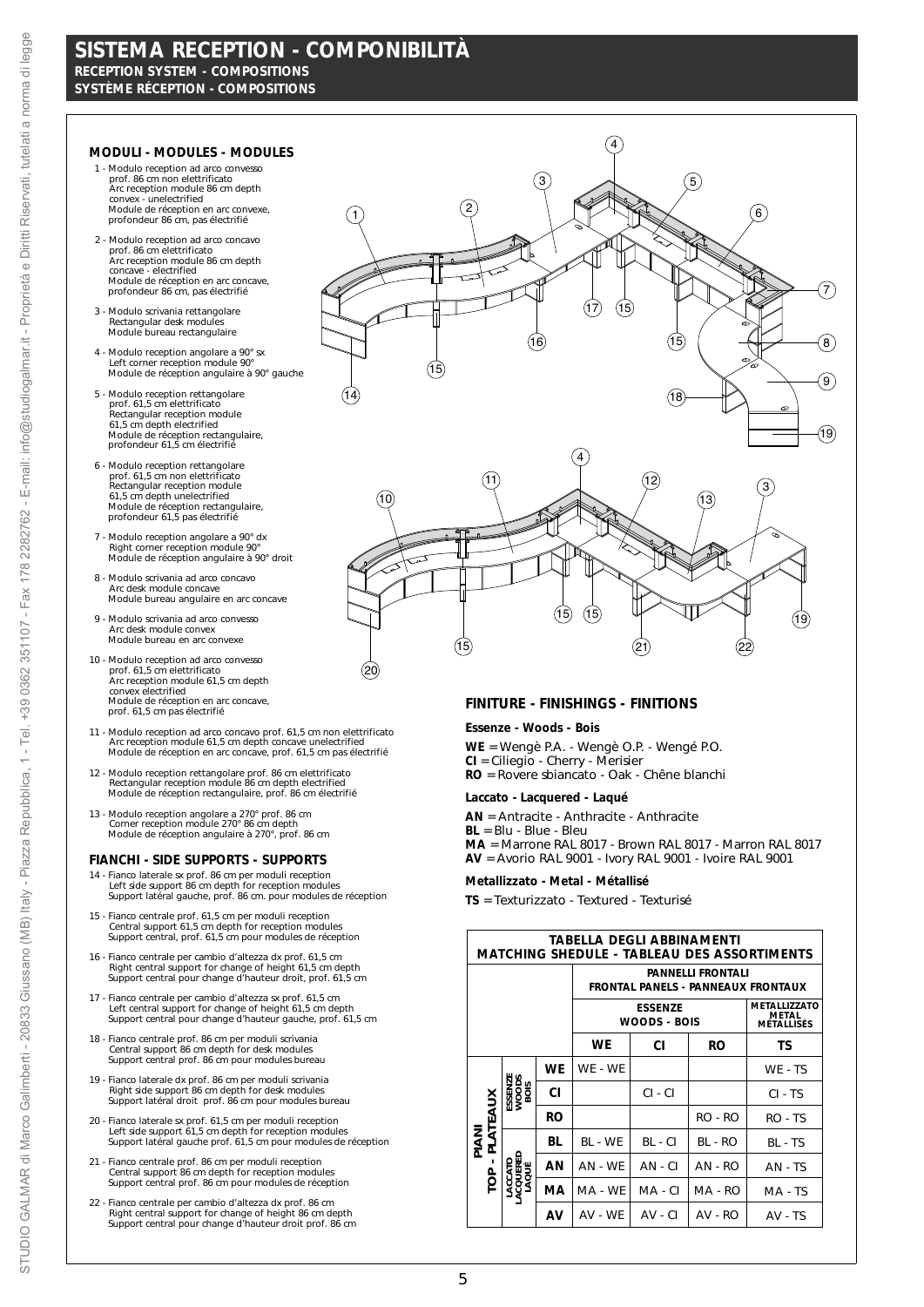# **SISTEMA RECEPTION - PREDISPOSIZIONE PER ELETTRIFICAZIONE** *RECEPTION SYSTEM – ARRANGEMENT FOR ELECTRIFICATION* **SYSTÈME RÉCEPTION – PREPARATION POUR L'ÉLECTRIFICATION**

### **Caratteristiche generali**

Quando la reception è anche posto di lavoro, l'elettrificazione è un necessità alla quale non è possibile sottrarsi: computer, modem, stampanti, fax e telefoni sono strumenti che hanno assunto un ruolo fondamentale e sono diventati indispensabili per svolgere qualsiasi lavoro d'ufficio.

L'innovativo sistema di canalizzazione dei moduli del Sistema Reception è basato sulla presenza di un'intercapedine per cablaggio all'interno dei pannelli frontali che mette in collegamento i piani di lavoro. Questa soluzione non solo permette di nascondere tutti i cavi e di agevolare le operazioni di collegamento e scollegamento delle apparecchiature, ma consente anche di nascondere le scatole di derivazione dell'impianto e qualunque altro apparecchio che possa essere contenuto nella sua profondità che è di 90 mm (hub, box isdn, piccoli gruppi di continuità, ecc…).

L'intercapedine di cablaggio è presente in tutti i moduli del Sistema Reception, ne deriva che accostando i vari moduli per realizzare una composizione si è sempre sicuri di aver creato uno spazio destinato al passaggio dei cavi che percorre tutta la sua lunghezza; inoltre, in corrispondenza dell'intercapedine, i fianchi sono dotati di due fori passacavi Ø 60 mm. Questo spazio ininterrotto offre un importante vantaggio: la possibilità di scegliere il punto più favorevole per<br>l'allacciamento alla rete elettrica e per l'ingresso delle linee<br>telefoniche, se provenienti da pavimento. Nel caso di<br>allacciamenti con provenienza da parete, sono i due fori ciechi Ø60 mm nei fianchi laterali che, secondo le necessità degli impiantisti, possono essere aperti per consentire l'ingresso dei cavi. La pannellatura interna dell'intercapedine, oltre a nascondere efficacemente il percorso dei cavi, consente di ispezionare e di intervenire con facilità sui collegamenti.

La predisposizione dei moduli per l'impianto elettrico prevede la presenza un kit di elettrificazione formato da una o due scatole elettrificate da fissare sotto al piano di lavoro, dotate di multipresa a quattro uscite, di un cavo di alimentazione di 3 metri da allacciare alla rete elettrica e di un cavetto per la messa a terra. La configurazione standard di ogni multipresa prevede: due prese schuko ed una presa bipasso dotate di fori protetti, più due attacchi RJ45 per i collegamenti telefonici o di rete, da montare in un' unica uscita. I cavi telefonici e di rete non sono forniti.

Ogni vano elettrificato è accessibile attraverso l'apertura di uno sportello incassato sulla parte superiore del piano, permettendo di effettuare con estrema semplicità operazioni quotidiane come la ricarica di apparecchiature a batteria. Ai lati di ogni sportello sono presenti due fessure passacavi dotate di spazzolino antipolvere. Ogni modulo è comunque provvisto, in corrispondenza dei fianchi, di due passacavi laterali con fessure dotate di spazzolino antipolvere.

IMPORTANTE - la predisposizione all'impianto elettrico, unitamente al kit di elettrificazione, consentiranno al vostro tecnico di fiducia di operare al meglio e con celerità. Infatti, solo attraverso tecnici qualificati è possibile installare l'impianto elettrico. Abbondinterni declina qualsiasi responsabilità relativa all'installazione dell'impianto o ad un suo uso improprio.

#### **Descrizione tecnica**

La struttura dell' intercapedine è formata da un'intelaiatura metallica verniciata color alluminio RAL 9006.

I pannelli d'ispezione sono in lamiera verniciata color alluminio RAL 9006.

I passacavi laterali e gli sportelli per vani elettrificati sono realizzati in alluminio texturizzato sp. 4 mm.

Le scatole elettrificate, realizzate in lamiera sp. 1,5 mm, sono verniciate color alluminio RAL 9006.

Le multiprese sono realizzate in materiale plastico colore nero e conformi alle normative di sicurezza internazionali.

I cavi di alimentazione sono conformi alle normative antincendio.

#### *General features*

*When reception is also a workstation, electrification is a need which nobody can avoid anymore : computer, modem, printers, fax and phones are instruments playing an essential role and they are growing indispensable to carry out any office activities.*

*The key element of the innovative the Reception System modules is a cable holder that links all work tops and is placed inside of frontal panels. This solution not only permits to hide all cables and facilitates the actions of connection and disconnection of the electrical equipments, but also allows to hide the shunt boxes and any equipment that could be contained in his depth that is of 90 mm (for example HUB, isdn box, small UPS units etc..).* 

*All the Reception System modules are supplied with the cable holder, therefore by matching the modules to create a composition you are always sure to have a space appointed to the cables passage extended along his length; besides,* coinciding with cable holder, supports are equipped with two<br>cable holes Ø 60 mm. This unbroken space offers an important<br>advantage: the possibility to choose the most favourable point<br>for connection with the electric net *line wires, if deriving from floor. In case of connection deriving from wall, there are two blind and blank holes Ø60 mm on the* lower band of the supports, according to the need of electric<br>technicians , they could be opened to allow the entry of the<br>cables. The inside panelling of the cable holder, not only hide<br>the run of cables effectively, but *modify connections easily.* 

*The arrangement for the electric plant consists of an electrification set composed by one or two electrified boxes to be fixed under the top; boxes are equipped with a multiple socket with four outlets, a feeding cable 3 metres long to be linked to the electric net and a earthing cable. The standard configuration of each multiple socket foresees: three socket and two RJ45 connections for telephone or net connection, to be assembled in a single outlet. Telephone and net cables are not furnished.* 

*Each electrified hollow is reachable by opening a little door enclosed in the upper part of the top; this allows to easily carry out daily operations like the rechargement of battery equipment. Along the sides of the door there are two cable chinks with a dust-proof brush stripes. However each module is equipped, coinciding with the supports, with two cable chinks with a dust-proof brush stripes.*

IMPORIANI - the arrangement for the electric plant, together<br>with the electrification set, will allow to your electrical<br>technician to work best and quickly. In fact, only a skilled<br>technical can install the electric plant *improper use.*

#### *Technical description*

*The structure of the cable holder consists of a metallic framework painted RAL 9006 aluminium.*

*The inspection panels are made of metal painted RAL 9006 aluminium.*

*The lateral cable chink and the doors for electrified hollows are realized in textured aluminium 4 mm thick.*

*Electrified boxes are made of an aluminium sheet 1.5 mm thick with RAL 9006 finishing.*

*Multiple sockets are realized in black plastic materials and they comply with the international safety rules.*

*Feeding cables comply with the fireproof rules.*

*Caractéristiques générales Lorsque la réception est également un poste de travail, l'électrification est une nécessité à laquelle on peut pas se soustraire: l'ordinateur, le modem, les imprimantes, les fax et les téléphones ce sont des instruments qui ont pris un rôle fondamental et sont devenus indispensables pour faire tout type de travail de bureau.* 

*Le système innovateur de canalisation des modules du Système Réception se base sur l'existence d'un espace pour le câblage à l'intérieur des panneaux frontaux qui relie les plans de travail. Cette solution non seulement permet de cacher tous les câbles et de faciliter les opérations de jonction et disjonction des appareillages, mais elle permet de cacher les boîtes de dérivation de l'installation et tout autre appareil pouvant être contenu dans sa profondeur de 90 mm (hub, box isdn, petits UPS, etc. …).*

*L'espace pour le câblage existe dans tous les modules du Système Réception: il en résulte qu'en rapprochant les différents modules afin de créer une composition, on a la certitude à tout moment d'avoir créé un espace pour le passage des câbles qui parcourt toute sa longueur; de plus, face à l'évidement les supports sont dotés de deux trous passe-fils Ø* 60 mm. Cet espace ininterrompu offre un grand avantage: la<br>possibilité de choisir le point le plus favorable pour la<br>connexion au réseau électrique et pour l'entrée des lignes<br>téléphoniques, si provenant du sol. Au contrai *connexions de paroi, les supports latéraux sont dotés de deux trous borgnes Ø60 mm qui, selon les nécessités des personnes responsables de l'installation, peuvent être ouverts afin de permettre l'entrée des câbles. Les panneaux intérieurs de l'évidement non seulement cachent efficacement le parcours des câbles, mais ils permettent de contrôler et travailler facilement sur les connexions.* 

*Afin de préparer les modules pour l'installation électrique il existe un kit d'électrification formé d'une ou deux boîtes électrifiées à fixer sous le plan de travail et dotées d'une prise multiple à quatre sorties, d'un câble d'alimentation de 3 mètres, à connecter au réseau électrique, et d'un petit câble pour la mise à la terre. Pour la configuration standard de chaque prise multiple, il faut trois prises d'alimentation dotées de trous protégés, plus deux connecteurs RJ45 pour les connexions téléphoniques ou de réseau, à monter dans une seule sortie. Les câbles téléphoniques et de réseau ne sont pas fournis.* 

*Tous les compartiments électrifiés sont accessibles par l'ouverture d'une porte logée dans la partie supérieure du plan, ce qui permet de réaliser très simplement des opérations quotidiennes comme la recharge d'appareillages à batterie. A côté de chaque porte, il y a deux fentes passe-fils dotées d'une brosse anti-poussière. Chaque module a quand même, face aux supports, deux passe-fils latéraux avec des fentes dotées d'une brosse anti-poussière.*

*IMPORTANT - la préparation de l'installation électrique, avec le kit d'électrification, permettront à votre technicien de confiance de travailler le mieux possible et avec rapidité. L'installation électrique peut être installée uniquement par des techniciens qualifiés. Abbondinterni décline toute responsabilité quant à la mise en place de l'installation ou à son usage impropre.*

#### *Description technique*

*La structure espace pour câblage est formée d'un châssis métallique verni couleur aluminium RAL 9006.*

*Les panneaux d'inspection sont en tôle vernie couleur aluminium RAL 9006.*

*Les passe-fils latéraux et les portes pour compartiments électrifiés sont en aluminium texturé ép. 4 mm.* 

*Les boîtes électrifiées en tôle ép. 1,5 mm sont vernies de couleur aluminium RAL 9006.* 

*Les prises multiples sont en matériel plastique couleur noir et sont conformes aux normes internationales de sécurité.*

*Les câbles d'alimentation sont conformes aux normes contre les incendies et aux normes françaises.*

# Welcome

**SISTEMA RECEPTION**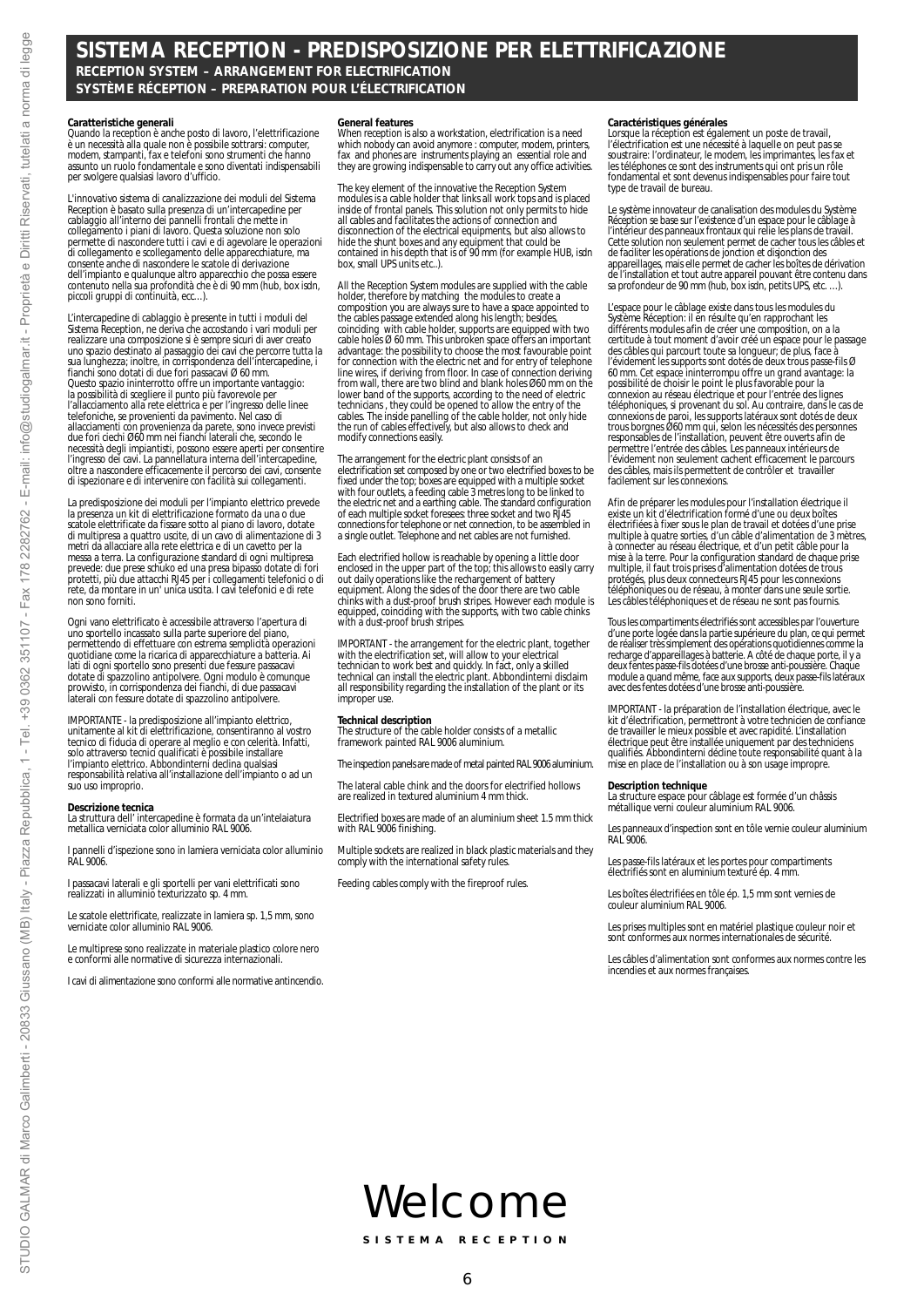# **SISTEMA RECEPTION - PREDISPOSIZIONE PER ELETTRIFICAZIONE** *RECEPTION SYSTEM – ARRANGEMENT FOR ELECTRIFICATION* **SYSTÈME RÉCEPTION – PRÉDISPOSITION POUR ÉLECTRIFICATION**

# **INTERCAPEDINE PER CABLAGGIO E VANI PER ELETTRIFICAZIONE** *CABLE HOLDER AND ELECTRIFICATION HOLLOWS* **ÉVIDEMENT DE CÂBLAGE ET COMPARTIMENTS POUR ÉLECTRIFICATION**

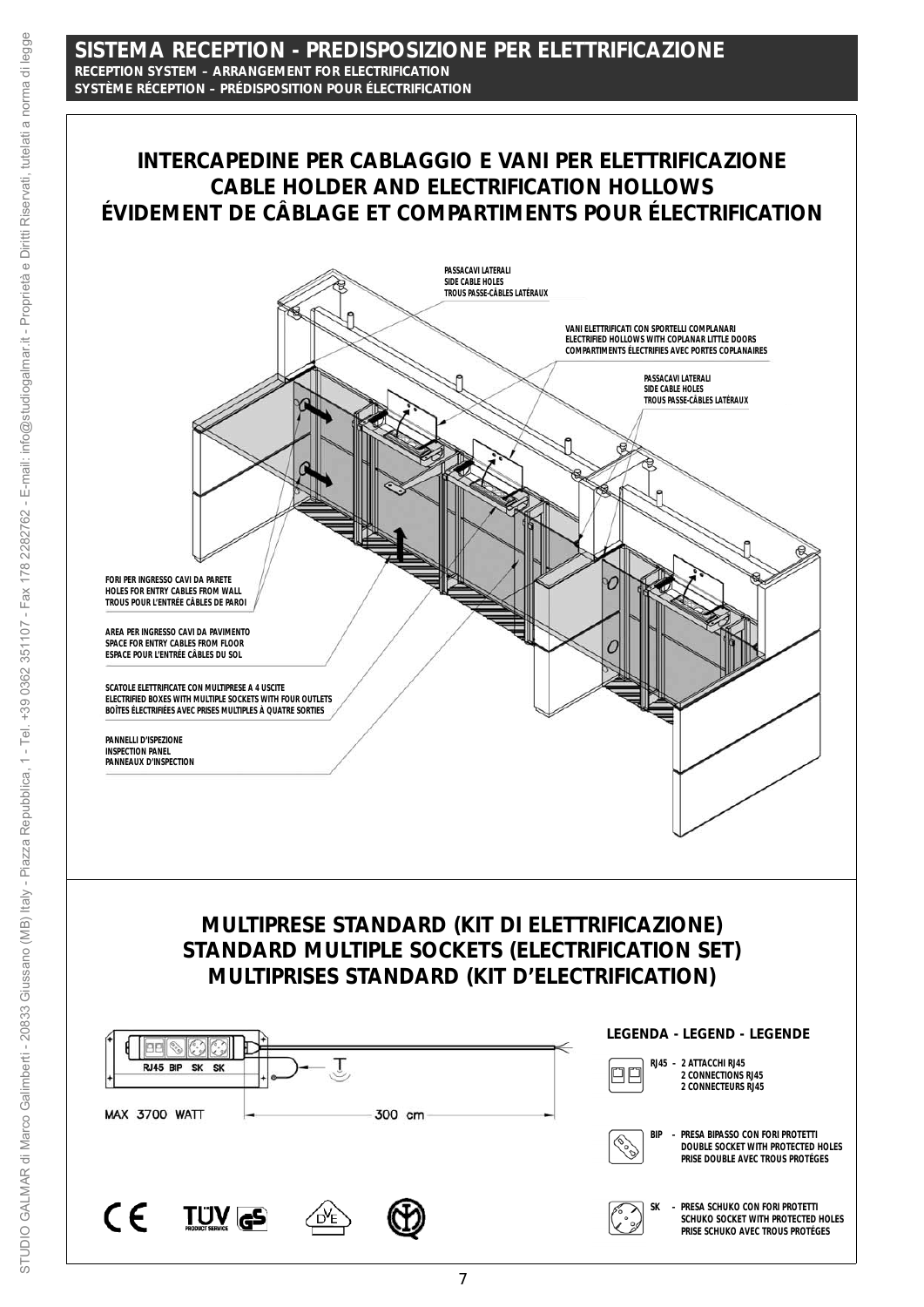# **MODULI RECEPTION - PROF. 86 cm** *RECEPTION MODULES - 86 cm DEEP* **MODULES RÉCEPTION - PROF. 86 cm**

I moduli reception con profondità 86 cm possono essere scelti in quattro varianti di forma: ad arco convessi, ad arco concavi, rettangolari ed angolari; ogni forma prevede diverse dimensioni in lunghezza. Va precisato che la lunghezza dei moduli ad arco è<br>determinata dall'ampiezza degli angoli (45° - 60° - 90°) e dalla<br>lunghezza del raggio passante per in centro del pannello frontale<br>(r. 211 – r. 140 – r. 84). di cablaggio e passacavi laterali.

I moduli reception sono composti da:

- 
- Mensola in cristallo Piano di lavoro in legno
- Pannello frontale in legno

Le composizioni create con i moduli reception possono terminare con una porta "va e vieni" disponibile in larghezze comprese tra 60 e 80 cm.

I piani di lavoro sono disponibili in tre essenze: ciliegio, wengè P.A. e rovere sbiancato e in versione laccata nei colori: grigio antracite, blu cobalto, avorio RAL 9001 o marrone RAL 8017. Il pannello frontale e la porta "va e vieni" sono disponibili nelle tre essenze e in versione texturizzata.

#### **Descrizione tecnica**

antipolvere.

Le mensole sono realizzate in cristallo temperato satinato sp. 15 mm. Sono fissate ai fianchi tramite quattro supporti laterali avvitati a dischi in acciaio saldati in modo permanente al cristallo e poggiano su due o tre supporti cilindrici centrali. Tutti i supporti sono in metallo con finitura nichel satinato.

I piani sono realizzati in MDF sp. 30 mm. controplaccato in essenza e bordati con bordo in legno sp. 2 mm;<br>per la versione laccata sono invece in MDF verniciato.<br>Ai lati di ogni piano, in prossimità del punto di congiunzione<br>della doga superiore dei fianchi, sono previsti due passa alluminio texturizzato con fessure dotate di spazzole

I piani dei moduli elettrificati dispongono di uno o due vani elettrificati in aggiunta ai passacavi laterali. Il vano elettrificato è provvisto di uno sportellino di apertura, incassato nel piano di lavoro, realizzato in alluminio texturizzato sp. 4 mm, ai lati del quale si trovano due fessure passacavi con spazzole antipolvere. Il vano contiene una multipresa a 4 uscite incassata in una scatola metallica fissata sotto il piano; la scatola è realizzata in lamiera verniciata color alluminio RAL 9006. Ulteriori specifiche riguardanti l'elettrificazione sono riportate nelle pagine 4 e 5.

Il pannello frontale si presenta esteriormente suddiviso in tre doghe orizzontali separate da distanziali in alluminio texturizzato arretrati rispetto ad esse. Le doghe dei pannelli frontali dei moduli ad arco sono realizzate in legno multistrati curvato impiallacciato in essenza, mentre quelle dei pannelli frontali dei moduli rettangolari sono in MDF. La doga superiore, sp. 30 mm, è bordata nelle parti a vista con bordo in legno sp. 1 mm. Le due doghe inferiori di tutti i moduli (elettrificati e non) sono inserite in un'intelaiatura metallica verniciata colore alluminio RAL 9006 che crea un'intercapedine di cablaggio di 90 mm estesa su tutta la lunghezza del modulo; l'intercapedine prevede, sul lato interno, una pannellatura di ispezione realizzata in lamiera verniciata color alluminio RAL 9006. La porta "va e vieni" presenta le stesse caratteristiche estetiche dei pannelli frontali ed è dotata di cerniere a doppia azione in acciaio nichelato.

#### **Note:**

Il prezzo dei moduli elettrificati è comprensivo del kit per elettrificazione.

Su richiesta i moduli reception possono essere forniti anche senza mensola in cristallo.

Il modulo reception convesso r. 84 ang. 90° può essere dotato solo di fianchi a prof. 61,5 cm.

**Per motivi di stabilità tutti i moduli reception concavi NON possono essere installati singolarmente.** 

L'utilizzo di fianchi centrali da 86 cm per composizioni formate da moduli ad arco concavi garantisce una maggiore stabilità.

Ogni modulo è provvisto di una piastra sottopiano per la giunzione con altri moduli.

Tutti i componenti soggetti ad usura sono trattati con vernici speciali ad alta resistenza : fondo poliesterato UV per la finitura legno in ciliegio, fondo acrilico per le finiture legno in wengè e rovere sbiancato, vernice goffrata antigraffio per le versioni laccate. L'aspetto finale delle finiture rovere sbiancato e wengè è a poro aperto, mentre della finitura ciliegio è a poro chiuso.

*Reception modules 86 cm deep come in four shapes: arc convex, arc concave, rectangular and corner modules. Each shape is available in different lengths. To be more exact* the length of arc modules is settled by the width of angle<br>(45° - 60° - 90°) and by the length of the radius coming<br>through the centre of the frontal panel (r. 211 - r. 140 - r. 84).<br>Each module, except for the corner ones *electrified or not electrified version. Anyway, all modules are equipped with a cable holder system and lateral cable chinks.*

*Reception modules are composed of:*

#### *- Glass shelf*

- 
- *Wooden work top Wooden frontal panel*

*Compositions of reception modules can be completed with a saloon door available in widths from 60 to 80 cm.*

*Work tops are available in three veneerings: cherry, wengè O.P. and whitened oak and in lacquered finishing in these following colours: anthracite grey, blu, RAL 9006 ivory or RAL 8017 brown. The frontal panel and the saloon door are available in the three veneering above and also in a textured version.*

#### *Technical features*

*Shelves are made of mat tempered glass 15 mm. thick. They are fixed to the lateral wooden supports through four lateral metal brackets and lie on two or three central cylindrical supports. Metal brackets are screwed down to steel plates which are welded to the glass shelf permanently. All metal supports have a mat nickel finishing.*

*Tops are made of MDF 30 mm thick veneered in wood and edged with 2 mm thick edge. Lacquered version tops are made of painted MDF. On the two sides, coinciding with the joint of the wooden support upper band, tops are equipped with two textured aluminium cable chinks with a dust-proof brush stripes.*

*Besides lateral cable chinks, electrified modules tops are supplied with one or two electrified hollows. The electrified hollow is equipped with an opening little door embedded in the work top made of textured aluminium 4 mm thick. Along the sides of the door there are two textured aluminium cable chinks with a dust-proof brush stripes. The hollow contains a multiple socket with 4 outlets enclosed in a metallic box fixed under the top; the metallic box is made of an aluminium sheet with RAL 9006 finishing. For further information about electrification see on page 4 and 5.*

*The frontal panel appears divided in three horizontal bands outwardly; these bands are separated by textured aluminum spacers recessed respect to them. Frontal panels bands of arc modules are made of veneered plywood, while those of rectangular modules are in MDF. The upper band, 30 mm thick, is edged on external parts with wood edge 1 mm thick. The two inferior bands of all the modules (electrified and not) are inserted in a metallic framework painted RAL 9006 aluminum that creates a cable holder system (90 mm wide) spread on all the length of the module; the cable holder system on the inner side features an inspection metallic panelling with RAL 9006 finishing. The saloon door has the same aesthetic features of frontal*

*panels and is equipped with steel double acting spring butts with nickel finishing.*

#### *Note:*

*The price of the electrified modules includes the electrification set.* 

*By request reception modules can be furnished also without glass shelf.*

*Arc reception module r.84 ang. 90° convex can be arranged only with 61,5 cm supports.* 

*Concave reception modules CAN NOT be sold separately on the grounds of stability.*

*The use of central supports 86 cm assures more stability to compositions with arc concave modules.*

*Each module is supplied with an undertop connection plate to be joint with other modules.* 

*All the components which suffer from tear and wear are finished with special lacquers at high resistance: UV polyester* lacquer for wooden finishing cherry, acrylic lacquer for<br>wooden finishing wengè and whitened oak, antiscratch paint<br>embossed for lacquered versions. The final aspect of the wood<br>finishings whitened oak and wengè is open po

# Welcome

*Les modules réception de 86 cm de profondeur peuvent être choisis en quatre formes: en arc convexes, en arc concaves, rectangulaires et angulaires; chaque forme est disponible en plusieurs longueurs. Il faut préciser que la longueur des modules en arc est déterminée par l'ouverture des angles (45° - 60° - 90°)* et par la longueur du rayon qui passe par le centre du panneau<br>frontal (r. 211 - r. 140 - r. 84). Pour chaque module, sauf les<br>modules angulaires, on peut choisir entre la version électrifiée<br>ou non-électrifiée. De toute f *d'un évidement de câblage et de passe-câbles latéraux.*

*Les modules réception se composent de:*

- 
- *Une étagère en cristal Un plan de travail en bois*
- *Un panneau frontal en bois*

*Les compositions de modules réception peuvent être completées par une porte battante disponible en largeurs de 60 à 80 cm.*

*Les parties en bois sont disponibles en trois essences: merisier, wengé P.O. et chêne blanchi. Les plans peuvent être choisis aussi en version laquée dans les couleurs: gris anthracite, bleu de cobalt, ivoire RAL 9001 ou bien marron RAL 8017. Le panneau frontal et la porte battante sont disponibles également en version texturisé.*

#### *Description technique*

*Les étagères sont en verre tempré dépoli ép. 15 mm. Elles sont fixées aux supports avec quatre soutiens latéraux vissés aux disques en acier soudés au verre d'une façon permanente et appuient sur deux ou trois soutiens cylindriques centraux. Tous les soutiens sont en métal avec finition nickel satiné.* 

*Les plans sont en MDF ép. 30 mm contre-plaqué en essence et* bordés avec un bord en bois ép. 2 mm; par contre, dans la<br>version laquée ils sont en MDF verni. Des deux côtés de chaque<br>plan, prés du point de conjonction de la planche supérieure des<br>supports, il y a deux passe-câbles en *des fentes dotées de brosses anti-poussière.* 

*Les plans des modules électrifiés disposent d'un ou de deux compartiments électrifiés au-delà des passe-câbles latéraux. Le compartiment électrifié est doté d'une petite porte d'ouverture, encastrée dans le plan de travail, réalisé en aluminium texturisé ép. 4 mm, des deux côtés de laquelle sont positionnées deux fentes passe-câbles avec des brosses antipoussière. Le compartiment contient une prise multiple à 4 sorties encastrée dans une boîte métallique fixée sous le plan; la boîte est en tôle vernie couleur aluminium RAL 9006. Pour d'autres spécifications concernantes l'électrification voir les pages 4 et 5.* 

*A l'extérieur le panneau frontal est subdivisé en trois planches horizontales séparées par des entretoises en aluminium texturisé en arrière par rapport à elles. Les planches des panneaux frontaux des modules en arc sont en bois multicouche courbé plaqué en essence, par contre celles des panneaux frontaux des modules rectangulaires sont en MDF. La planche supérieure ép. 30 mm est bordée sur les parties à vue avec un bord de bois ép.1 mm. Les deux planches inférieures des tous les modules (électrifiés et non) sont insérées dans un châssis métallique verni couleur aluminium RAL 9006 qui forme un évidement de câblage de 90 mm étendu sur toute la longueur du module; l'évidement présente, sur le côté intérieur, des panneaux d'inspection en tôle vernie couleur aluminium RAL 9006. La porte battante a les mêmes caractéristiques esthétiques des panneaux frontaux et est dotée des charnières à double action en acier avec finition nickel.*

*Notes: Le prix des modules électrifiés comprend aussi le kit pour l'électrification.* 

*Sur demande, les modules réception peuvent être livrés aussi sans étagère en cristal.* 

*Le module réception convexe r. 84 ang. 90° peut être doté uniquement de supports de 61,5 cm de profondeur.* 

*Pour des raisons de stabilité tous les modules réception concaves NE peuvent PAS être installés comme éléments indépendants.* 

*L'utilisation de supports centraux de 86 cm de profondeur pour les compositions constituées de modules en arc concaves garantit une plus grande stabilité.* 

*Chaque module est équipé d'une plaque sous le plan pour être assemblé avec d'autres modules.* 

*Tous les composants soumis à usure sont traités avec des vernis spéciaux à haute résistance: fond laqué à polyester UV pour la finition en merisier, fond acrylique pour les finitions en wengé et chêne blanchit et vernis gaufré anti-rayures pour les versions laquées. L'aspect final des finitions en wengé et chêne blanchit est à pore ouvert, par contre pour la finition en merisier est à pore fermé.*

**SISTEMA RECEPTION**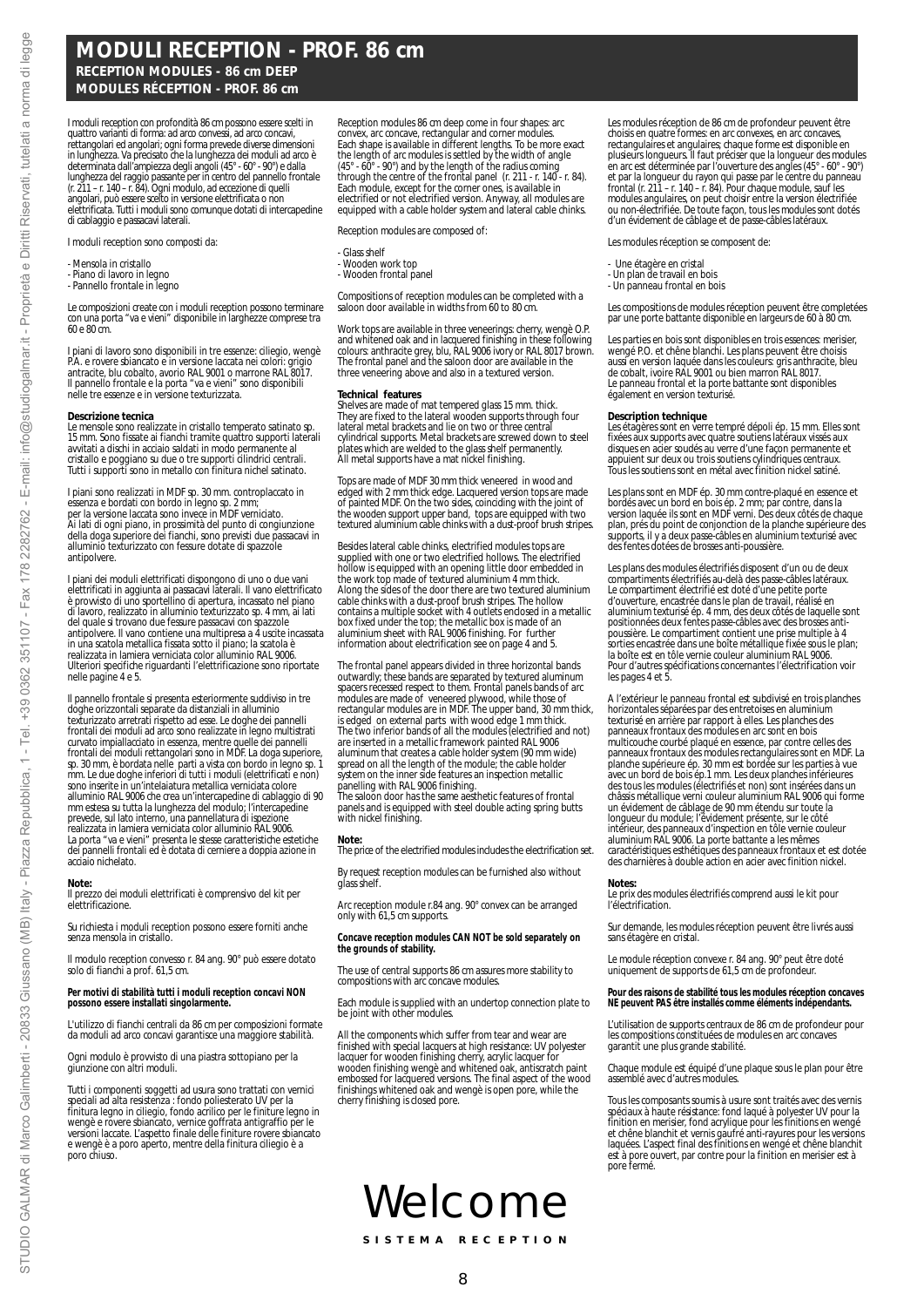# **MODULES RÉCEPTION - PROF. 86 cm**

|                                                                                                                                                        | Descrizione<br>Description | codici<br>code       |       |     | dati imballo - packing spec.<br>données d'emballage |        |
|--------------------------------------------------------------------------------------------------------------------------------------------------------|----------------------------|----------------------|-------|-----|-----------------------------------------------------|--------|
|                                                                                                                                                        | Description                | codes                |       | kg  | m <sup>3</sup>                                      | n. pkg |
| Modulo reception ad arco r. 211 ang. 60° convesso<br>Arc reception module r. 211 ang. 60° convex<br>Module de réception arqué r. 211 angle 60° convexe |                            | elettrificato        | 57200 | 145 | 0,73                                                | 6      |
| 227.9<br>105<br>34<br>86<br>141.9                                                                                                                      | 110<br>73                  | non<br>elettrificato | 57201 | 143 | 0,73                                                | 4      |
| Modulo reception ad arco r. 211 ang. 45° convesso<br>Arc reception module r. 211 ang. 45° convex<br>Module de réception arqué r. 211 angle 45° convexe |                            | elettrificato        | 57202 | 114 | 0,55                                                | 6      |
| 174.4                                                                                                                                                  |                            |                      |       |     |                                                     |        |
| 96.8<br>34<br>86<br>108.6                                                                                                                              | 110                        | non<br>elettrificato | 57203 | 112 | 0,55                                                | 4      |
| Modulo reception ad arco r. 140 ang. 90° convesso<br>Arc reception module r. 140 ang. 90° convex<br>Module de réception arqué r. 140 angle 90° convexe |                            | elettrificato        | 57204 | 148 | 0,76                                                | 6      |
| 221.8<br>106.7<br>34<br>86                                                                                                                             | 110                        | non<br>elettrificato | 57205 | 146 | 0,76                                                | 4      |
| 100.2<br>Modulo reception ad arco r. 140 ang. 60° convesso                                                                                             |                            |                      |       |     |                                                     |        |
| Arc reception module r. 140 ang. 60° convex<br>Module de réception arqué r. 140 angle 60° convexe                                                      |                            | elettrificato        | 57206 | 93  | 0,50                                                | 5      |
| 156.8<br>95.5<br>86<br>70.8                                                                                                                            | 110<br>73                  | non<br>elettrificato | 57207 | 92  | 0,50                                                | 4      |
| Modulo reception ad arco r. 84 ang. 90° convesso<br>Arc reception module r. 84 ang. 90° convex<br>Module de réception arqué r. 84 angle 90° convexe    |                            | elettrificato        | 57208 | 88  | 0,51                                                | 5      |
| 142.5                                                                                                                                                  |                            |                      |       |     |                                                     |        |
| $90.3 =$<br>86<br>20.8                                                                                                                                 |                            | non<br>elettrificato | 57209 | 87  | 0,51                                                | 4      |

Note - *Note* - Notes:

- 
- Nei disegni sono rappresentati i moduli elettrificati. Per informazioni sull'impianto elettrico vedi pag. 4 e 5.<br>- Il modulo reception ad arco r. 84 ang. 90° convesso, cod. 57208 57209 può essere dotato solo di fianchi
- 
- Pictures represent electrified modules. For information about the plant see on pages 4 and 5.<br>- Arc reception module r. 84 ang. 90° convex, cod. 57208 57209 can be arranged only with 61,5 cm supports.<br>- By request rece
- 
- 
- Dans les dessins sont représentés les modules électrifiés. Pour informations sur l'installation électrique, voir pages 4 et 5.<br>- Le module de réception arqué r. 84 angle 90° convexe, code 57208 57209 peut être équipé u
-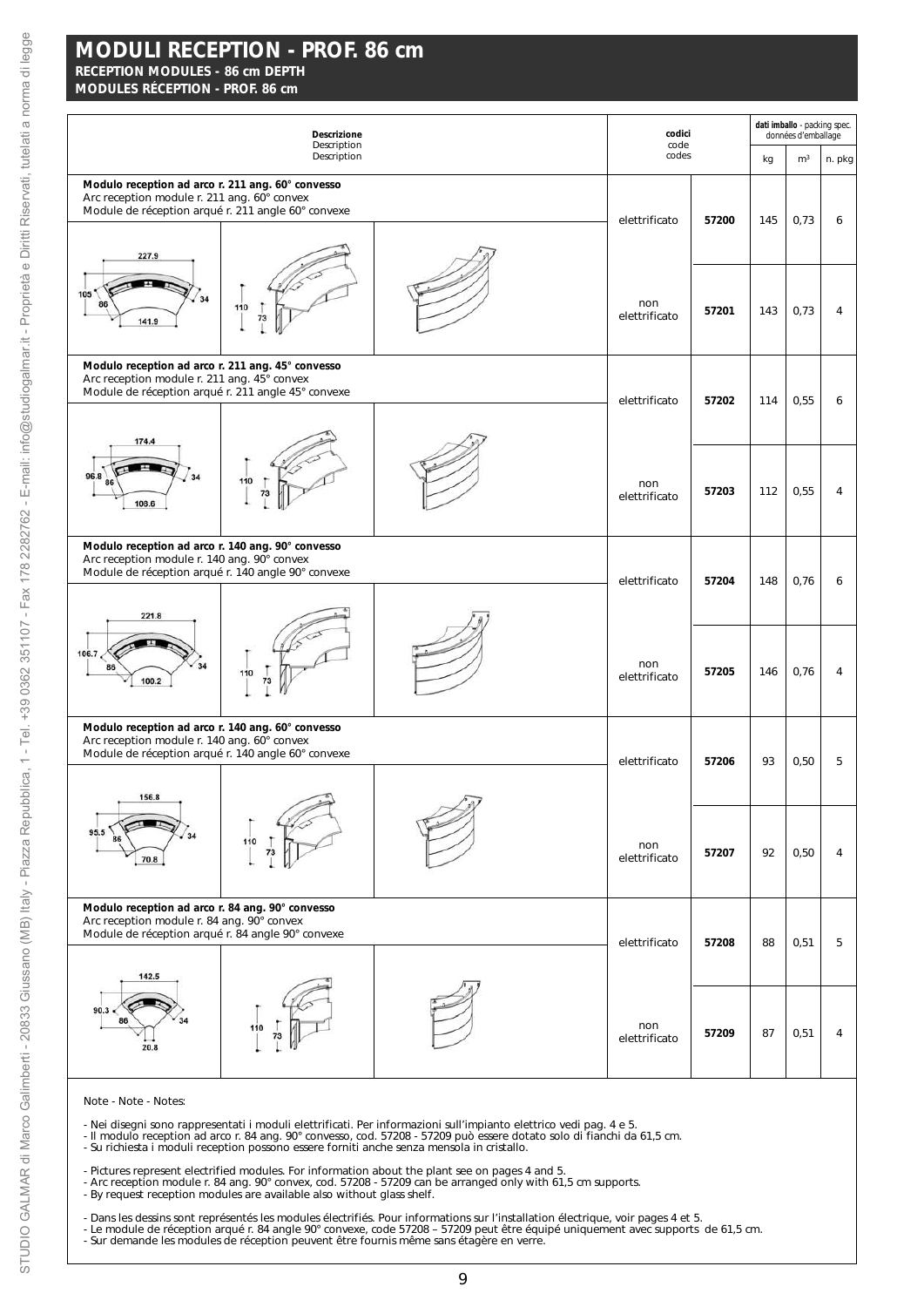# **MODULES RÉCEPTION - PROF. 86 cm**

| <b>Descrizione</b><br>Description                                                                                                                               |                      | codici<br>code |     | dati imballo - packing spec.<br>données d'emballage |        |  |  |
|-----------------------------------------------------------------------------------------------------------------------------------------------------------------|----------------------|----------------|-----|-----------------------------------------------------|--------|--|--|
| Description                                                                                                                                                     | codes                |                | kg  | m <sup>3</sup>                                      | n. pkg |  |  |
| Modulo reception ad arco r. 211 ang. 60° concavo<br>Arc reception module r. 211 ang. 60° concave<br>Module de réception arqué r. 211 angle 60° concave<br>193.9 | elettrificato        | 57220          | 158 | 0,78                                                | 6      |  |  |
| 34<br>112<br>110<br>73<br>279.9<br>1                                                                                                                            | non<br>elettrificato | 57221          | 156 | 0,78                                                | 4      |  |  |
| Modulo reception ad arco r. 211 ang. 45° concavo<br>Arc reception module r. 211 ang. 45° concave<br>Module de réception arqué r. 211 angle 45° concave          | elettrificato        | 57222          | 123 | 0,58                                                | 6      |  |  |
| 148.4                                                                                                                                                           |                      |                |     |                                                     |        |  |  |
| 100.8<br>110<br>73<br>214.2                                                                                                                                     | non<br>elettrificato | 57223          | 121 | 0,58                                                | 4      |  |  |
| Modulo reception ad arco r. 140 ang. 60° concavo<br>Arc reception module r. 140 ang. 60° concave<br>Module de réception arqué r. 140 angle 60° concave          | elettrificato        | 57226          | 110 | 0,53                                                | 6      |  |  |
| 122.8<br>86                                                                                                                                                     |                      |                |     |                                                     |        |  |  |
| 102.5<br>110<br>73<br>208.8                                                                                                                                     | non<br>elettrificato | 57227          | 108 | 0,53                                                | 4      |  |  |
| Modulo reception ad arco r. 84 ang. 90° concavo<br>Arc reception module r. 84 ang. 90° concave<br>Module de réception arqué r. 84 angle 90° concave             | elettrificato        | 57228          | 104 | 0,54                                                | 6      |  |  |
|                                                                                                                                                                 |                      |                |     |                                                     |        |  |  |
| 105.5<br>110<br>216                                                                                                                                             | non<br>elettrificato | 57229          | 102 | 0,54                                                | 4      |  |  |

Note - *Note* - Notes:

- Nei disegni sono rappresentati i moduli elettrificati. Per informazioni sull'impianto elettrico vedi pag. 4 e 5.

- Tutti i moduli reception concavi non possono essere venduti singolarmente per motivi di stabilità.

- L'utilizzo di fianchi centrali da 86 cm per composizioni formate da moduli ad arco concavi garantisce una maggiore stabilità.
- Su richiesta i moduli reception possono essere forniti anche senza mensola in cristallo.
- *Pictures represent electrified modules. For information about the plant see on pages 4 and 5.*
- *Concave reception modules can not be sold separately on the grounds of stability.*
- *The use of central supports 86 cm assures more stability to compositions with arc concave modules.*
- *By request reception modules are available also without glass shelf.*
- Dans les dessins sont représentés les modules électrifiés. Pour informations sur l'installation électrique, voir pages 4 et 5.
- Pour raison de stabilité, tous les modules de réception concaves ne peuvent pas être vendus individuellement.
- L'utilisation de supports centraux de 86 cm. pour compositions avec modules arqué concaves garantit plus de stabilité.
- Sur demande les modules de réception peuvent être fournis même sans étagère en verre.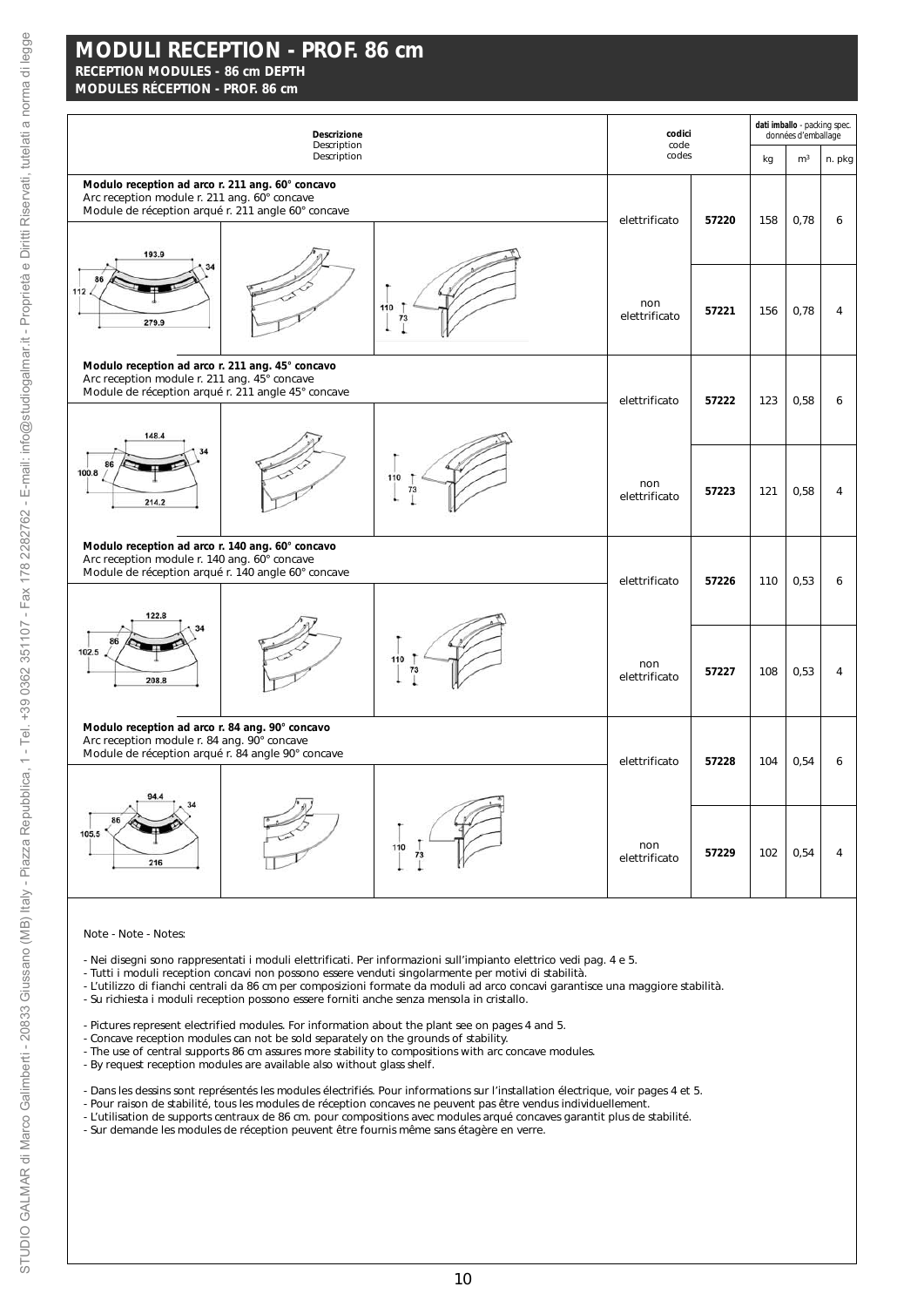**MODULES RÉCEPTION - PROF. 86 cm**

| Descrizione<br>Description                                                                                                    |                      | codici | dati imballo - packing spec.<br>données d'emballage |                |        |  |  |
|-------------------------------------------------------------------------------------------------------------------------------|----------------------|--------|-----------------------------------------------------|----------------|--------|--|--|
| Description                                                                                                                   | code<br>codes        |        | kg                                                  | m <sup>3</sup> | n. pkg |  |  |
| Modulo reception rettangolare da 218 cm<br>Rectangular reception module 218 cm<br>Module de réception rectangulaire de 218 cm | elettrificato        | 57240  | 157                                                 | 0,67           | 6      |  |  |
| 218<br>34<br>86<br>110<br>73                                                                                                  | non<br>elettrificato | 57241  | 155                                                 | 0,67           | 4      |  |  |
| Modulo reception rettangolare da 190 cm<br>Rectangular reception module 190 cm<br>Module de réception rectangulaire de 190 cm | elettrificato        | 57242  | 139                                                 | 0,59           | 6      |  |  |
| 190<br>34<br>86<br>110<br>73                                                                                                  | non<br>elettrificato | 57243  | 137                                                 | 0,59           | 4      |  |  |
| Modulo reception rettangolare da 165 cm<br>Rectangular reception module 165 cm<br>Module de réception rectangulaire de 165 cm | elettrificato        | 57252  | 122                                                 | 0,52           | 5      |  |  |
| 165.3<br>34<br>110<br>86                                                                                                      | non<br>elettrificato | 57253  | 121                                                 | 0,52           | 4      |  |  |
| Modulo reception rettangolare da 140 cm<br>Rectangular reception module 140 cm<br>Module de réception rectangulaire de 140 cm | elettrificato        | 57244  | 104                                                 | 0,45           | 5      |  |  |
| 140<br>110<br>86                                                                                                              | non<br>elettrificato | 57245  | 103                                                 | 0,45           | 4      |  |  |
| Modulo reception rettangolare da 110 cm<br>Rectangular reception module 110 cm<br>Module de réception rectangulaire de 110 cm | elettrificato        | 57246  | 84                                                  | 0,38           | 5      |  |  |
| 110<br>110<br>86                                                                                                              | non<br>elettrificato | 57247  | 83                                                  | 0,38           | 4      |  |  |
| Modulo reception rettangolare da 80 cm<br>Rectangular reception module 80 cm<br>Module de réception rectangulaire de 80 cm    | elettrificato        | 57248  | 57                                                  | 0,12           | 5      |  |  |
| 34<br>110<br>86                                                                                                               | non<br>elettrificato | 57249  | 56                                                  | 0,12           | 4      |  |  |
| Note - Note - Notes:                                                                                                          |                      |        |                                                     |                |        |  |  |

- Nei disegni sono rappresentati i moduli elettrificati. Per informazioni sull'impianto elettrico vedi pag. 4 e 5. - Su richiesta i moduli reception possono essere forniti anche senza mensola in cristallo.

- *Pictures represent electrified modules. For information about the plant see on pages 4 and 5.*

- *By request reception modules are available also without glass shelf.*

- Dans les dessins sont représentés les modules électrifiés. Pour informations sur l'installation électrique, voir pages 4 et 5. - Sur demande les modules de réception peuvent être fournis même sans étagère en verre.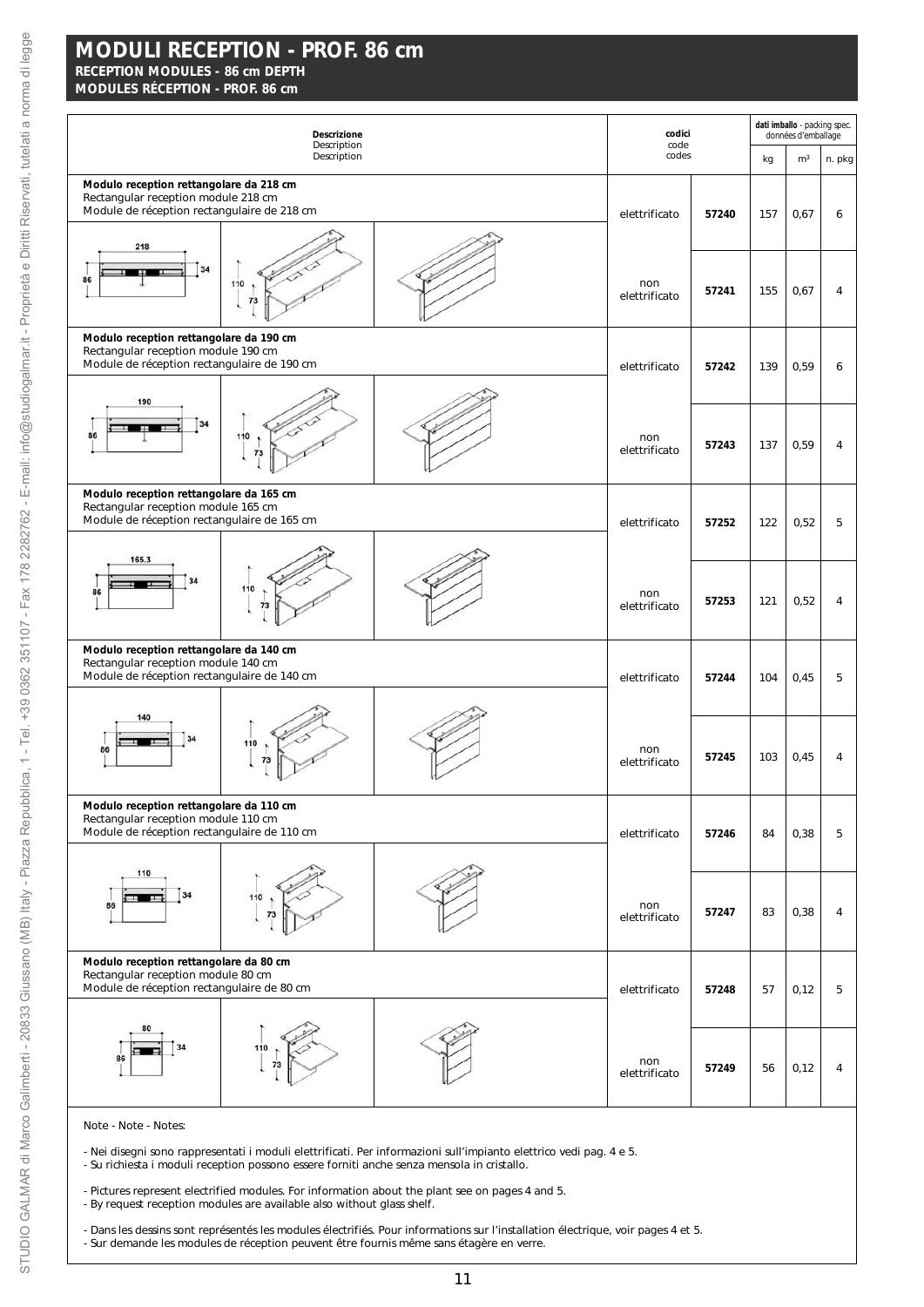# **MODULES RÉCEPTION - PROF. 86 cm**

| Descrizione<br>Description                                                                                                 |             | codici<br>code - codes |                  | dati imballo - packing spec.<br>données d'emballage |                |                |
|----------------------------------------------------------------------------------------------------------------------------|-------------|------------------------|------------------|-----------------------------------------------------|----------------|----------------|
|                                                                                                                            | Description |                        | non elettriicati | kg                                                  | m <sup>3</sup> | n. pkg         |
| Modulo reception angolare a 90° sinistro<br>Left corner reception module 90°<br>Module de réception angulaire à 90° gauche |             |                        |                  |                                                     |                |                |
| 86<br>110<br>86                                                                                                            |             |                        | 57265            | 98                                                  | 0,24           | $\overline{4}$ |
| Modulo reception angolare a 90° destro<br>Right corner reception module 90°<br>Module de réception angulaire à 90° droit   |             |                        |                  |                                                     |                |                |
| 110                                                                                                                        |             |                        | 57264            | 98                                                  | 0,24           | 4              |
| Modulo reception angolare a 270°<br>Corner reception module 270°<br>Module de réception angulaire à 270°                   |             |                        |                  |                                                     |                |                |
| 34<br>138<br>138                                                                                                           |             | 110<br>73              | 57261            | 110                                                 | 0,28           | 4              |

Note - *Note* - Notes:

- I moduli reception angolari a 90°, cod. 57264 e 57265 possono essere dotati solo di fianchi da 61,5 cm.

- Su richiesta i moduli reception possono essere forniti anche senza mensola in cristallo.
- *Corner reception modules 90°, cod. 57264 e 57265 can be arranged only with 61,5 cm supports.* - *By request reception modules are available also without glass shelf.*
- Les modules de réception angulaires à 90° codes 57264 et 57265 peuvent être équipes uniquement avec supports de 61,5 cm.
- Sur demande les modules de réception peuvent être fournis même sans étagère en verre.

# **PORTA VA E VIENI** *SALOON DOOR* **PORTE BATTANTE**

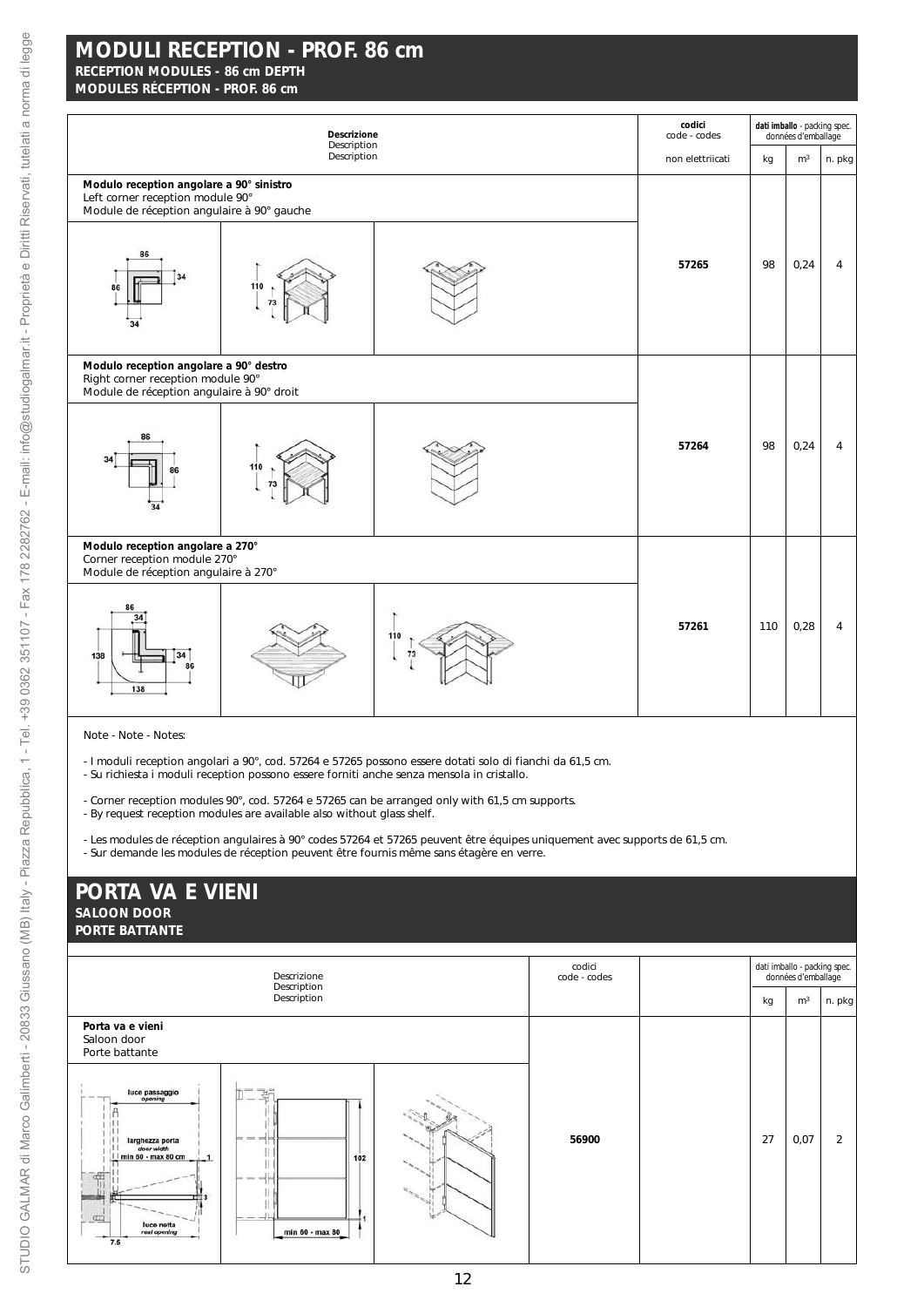Nelle pagine di questa sezione del listino sono riportate le quotazioni delle composizioni inserite a catalogo alle quali ne sono state aggiunte alcune di più contenute dimensioni.

L'obiettivo di queste pagine è dare un prezzo alle<br>composizioni, ma anche facilitare la comprensione su l'utilizzo<br>pratico dei vari componenti del Sistema Reception.<br>Inoltre, osservando con attenzione le tabelle, è possibi

L'ufficio commerciale e l'ufficio tecnico Abbondinterni sono comunque a disposizione per eventuali chiarimenti.

*On pages of this section of the price list you can find the quotations of the compositions in the catalogue, together with some other ones of smaller sizes.*

The aim of these pages is not only to quote the compositions<br>but also to help to better understand the practical use of the<br>several components of the Reception System. Moreover,<br>by looking carefully through the tables, it

*However, the commercial and the technical departments offices Abbondinterni are at disposal for any query.*

*Cette section de la liste des prix contient les cotations des compositions appartenant au catalogue et d'autres ajoutées de plus petites dimensions.* 

*Ces pages visent non seulement à donner un prix aux* compositions, mais aussi à faire mieux comprendre l'emploi<br>pratique de différents composants du Systeme Réception.<br>En falsant attention aux tableaux, il sera également possible de<br>comprendre la correcte formulation d'un bo

*Le département commercial et le département technique Abbondinterni restent toujours à disposition pour tout autre question.*

STUDIO GALMAR di Marco Galimberti - 20833 Giussano (MB) Italy - Piazza Repubblica, 1 - Tel. +39 0362 351107 - Fax 178 2282762 - E-mail: info@studiogalmar.it - Proprietà e Diritti Riservati, tutelati a norma di legge STUDIO GALMAR di Marco Galimberti - 20833 Giussano (MB) Italy - Piazza Repubblica, 1 - Tel. +39 0362 351107 - Fax 178 2282762 - E-mail: info@studiogalmar.it - Proprietà e Diritti Riservati, tutelati a norma di legge



**SISTEMA RECEPTION**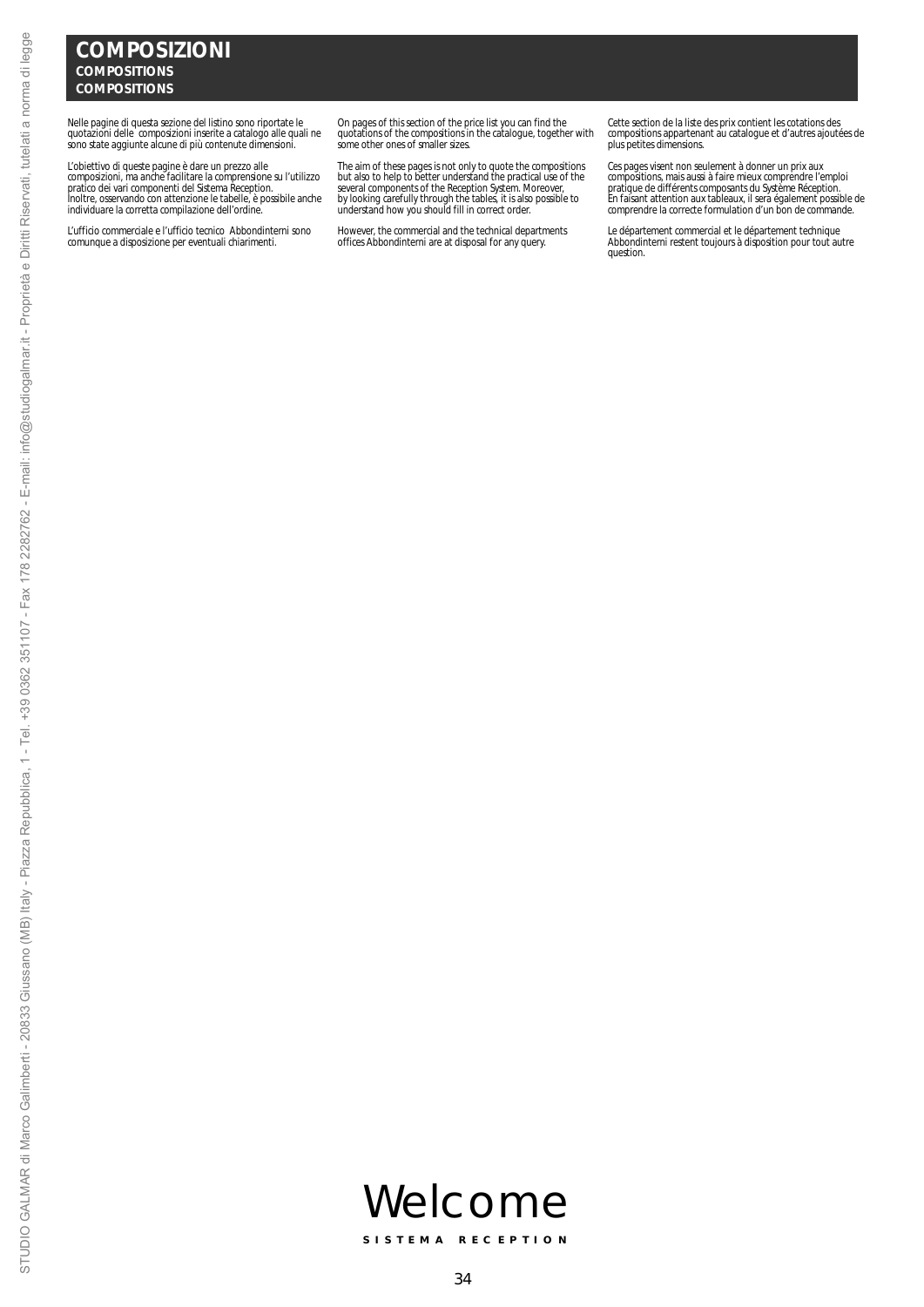**Composizione n. 1 - pag. 10/11 del catalogo** *Catalogue composition n. 1 - pag. 10/11* **Composition N. 1 - pages 10/11 du catalogue**





| Descrizione<br>Description<br>Description                                               | codici<br>code<br>codes | q.tà<br>q.ty |
|-----------------------------------------------------------------------------------------|-------------------------|--------------|
| 1 - moduli reception ad arco r. 140 ang. 90° convessi - elettrificati - prof. 86 cm     | 57204 WE-WE             |              |
| 2 - modulo reception ad arco r. 211 ang. 60° convesso - non elettrificato - prof. 86 cm | 57201 WE-WE             |              |
| 3 - fianco laterale dx da 86 cm per moduli reception                                    | 56000 WE                |              |
| 4 - fianchi centrali da 61,5 cm per moduli reception                                    | 56102 WE                | 2            |
| 5 - fianco laterale sx da 86 cm per moduli reception                                    | 56001 WE                |              |
|                                                                                         |                         |              |

**Composizione n. 2 - pag. 12/13 del catalogo**



| <b>Descrizione</b><br>Description<br>Description                                    | codici<br>code<br>codes | q.tà<br>q.ty   |
|-------------------------------------------------------------------------------------|-------------------------|----------------|
| 1 - moduli reception ad arco r. 211 ang. 60° convessi - elettrificati - prof. 86 cm | 57200 CI-CI             | $\overline{2}$ |
| 2 - modulo scrivania ad arco r. 211 ang. 60° concavo                                | 50921 CI-CI             |                |
| 3 - modulo reception ad arco r. 211 ang. 60° concavo - elettrificato - prof. 86 cm  | 57220 CI-CI             |                |
| 4 - fianco laterale dx da 86 cm per moduli reception                                | 56000 CI                |                |
| 5 - fianco centrale da 61,5 cm per moduli reception                                 | 56102 CI                |                |
| 6 - fianco centrale sx da 61,5 cm per cambio d'altezza                              | 56121 CI                |                |
| 7 - fianco centrale dx da 61,5 cm per cambio d'altezza                              | 56120 CI                |                |
| 8 - fianco laterale sx da 86 cm per moduli reception                                | 56001 CI                |                |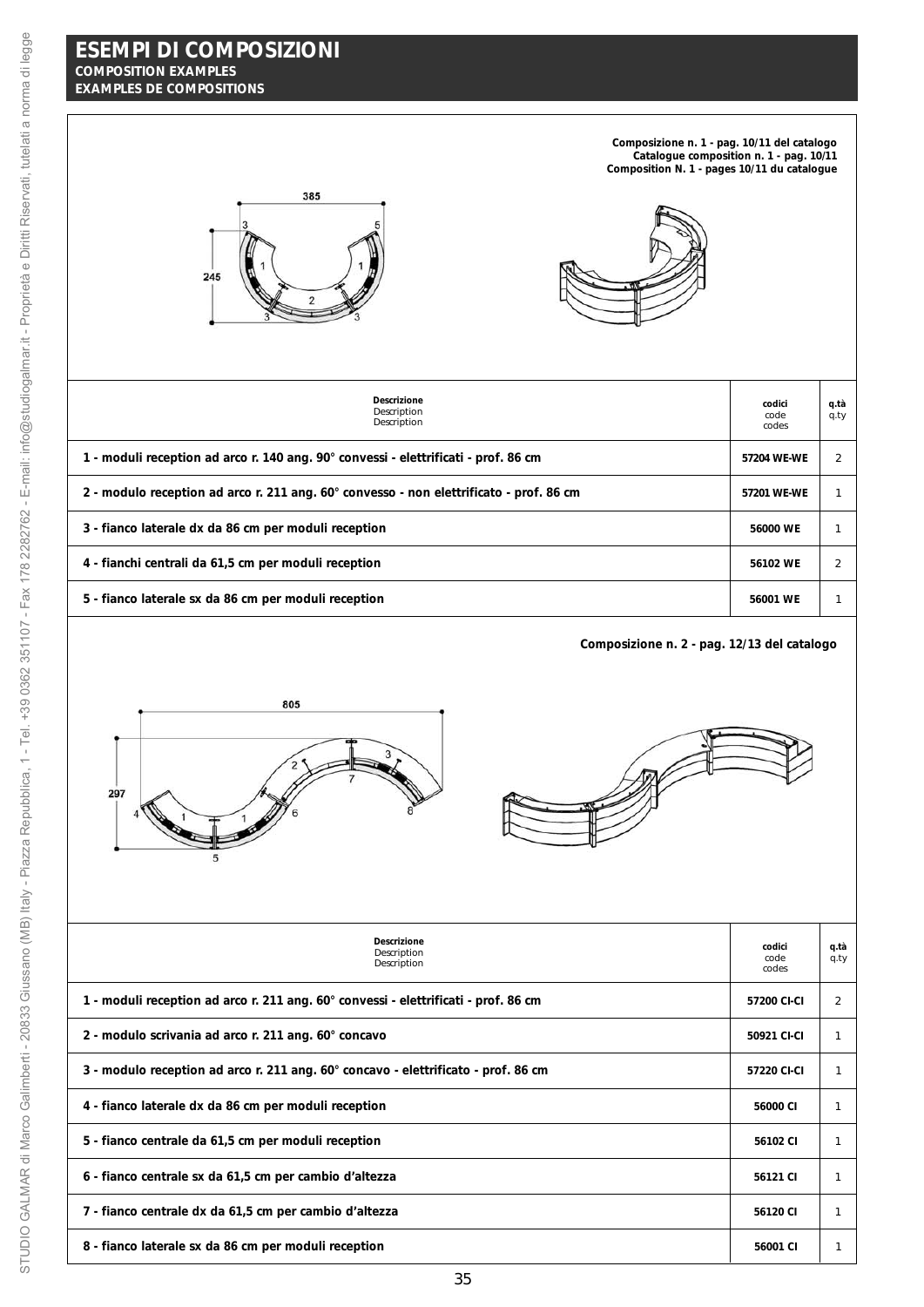**Composizione n. 3 - pag. 4/5 del catalogo**



| <b>Descrizione</b><br>Description<br>Description                            | codici<br>code<br>codes | q.tà<br>q.ty |
|-----------------------------------------------------------------------------|-------------------------|--------------|
| 1 - modulo reception rettangolare da 140 cm - elettrificato - prof. 86 cm   | 57244 RO-RO             | 1            |
| 2 - modulo reception angolare a 270° - non elettrificato - prof. 86 cm      | 57261 RO-RO             |              |
| 3 - moduli scrivania rettangolari da 140 cm                                 | 50945 RO-RO             | 2            |
| 4 - modulo reception angolare a 90° sx - non elettrificato                  | 57265 RO-RO             | 1            |
| 5 - moduli reception rettangolari da 140 cm - elettrificati - prof. 61,5 cm | 58244 RO-RO             | 2            |
| 6 - modulo reception angolare da 90° dx - non elettrificato                 | 57264 RO-RO             | 1            |
| 7 - fianco laterale dx da 86 cm per moduli reception                        | 56000 RO                | 1            |
| 8 - fianco centrale da 86 cm per moduli reception                           | 56002 RO                | 1            |
| 9 - fianco centrale sx da 86 cm per cambio d'altezza                        | 56021 RO                | 1            |
| 10 - fianco centrale dx da 61,5 cm per cambio d'altezza                     | 56120 RO                | 1            |
| 11 - fianchi centrali dx da 61,5 cm per moduli reception                    | 56102 RO                | 3            |
| 12 - fianco centrale sx da 61,5 cm per cambio d'altezza                     | 56121 RO                | 1            |
| 13 - fianco laterale sx da 86 cm per moduli scrivania                       | 56011 RO                | 1            |





**Composizione n. 4 - pag. 6/7 del catalogo**

| Descrizione<br>Description<br>Description                                           | codici<br>code<br>codes | q.tà<br>q.ty |
|-------------------------------------------------------------------------------------|-------------------------|--------------|
| 1 - moduli scrivania ad arco r. 211 ang. 45° convessi                               | 50903 WE-TS             |              |
| 2 - moduli reception ad arco r. 211 ang. 45° convessi - elettrificati - prof. 86 cm | 57202 WE-TS             |              |
| 3 - fianco laterale dx da 86 cm per moduli scrivania                                | 56010 WE                |              |
| 4 - fianco centrale dx da 61,5 cm per cambio d'altezza                              | 56120 WE                |              |
| 5 - fianco centrale da 61,5 cm per moduli reception                                 | 56102 WE                |              |
| 6 - fianco centrale sx da 61,5 cm per cambio d'altezza                              | 56121 WE                |              |
| 7 - fianco laterale sx da 86 cm per moduli scrivania                                | 56011 WE                |              |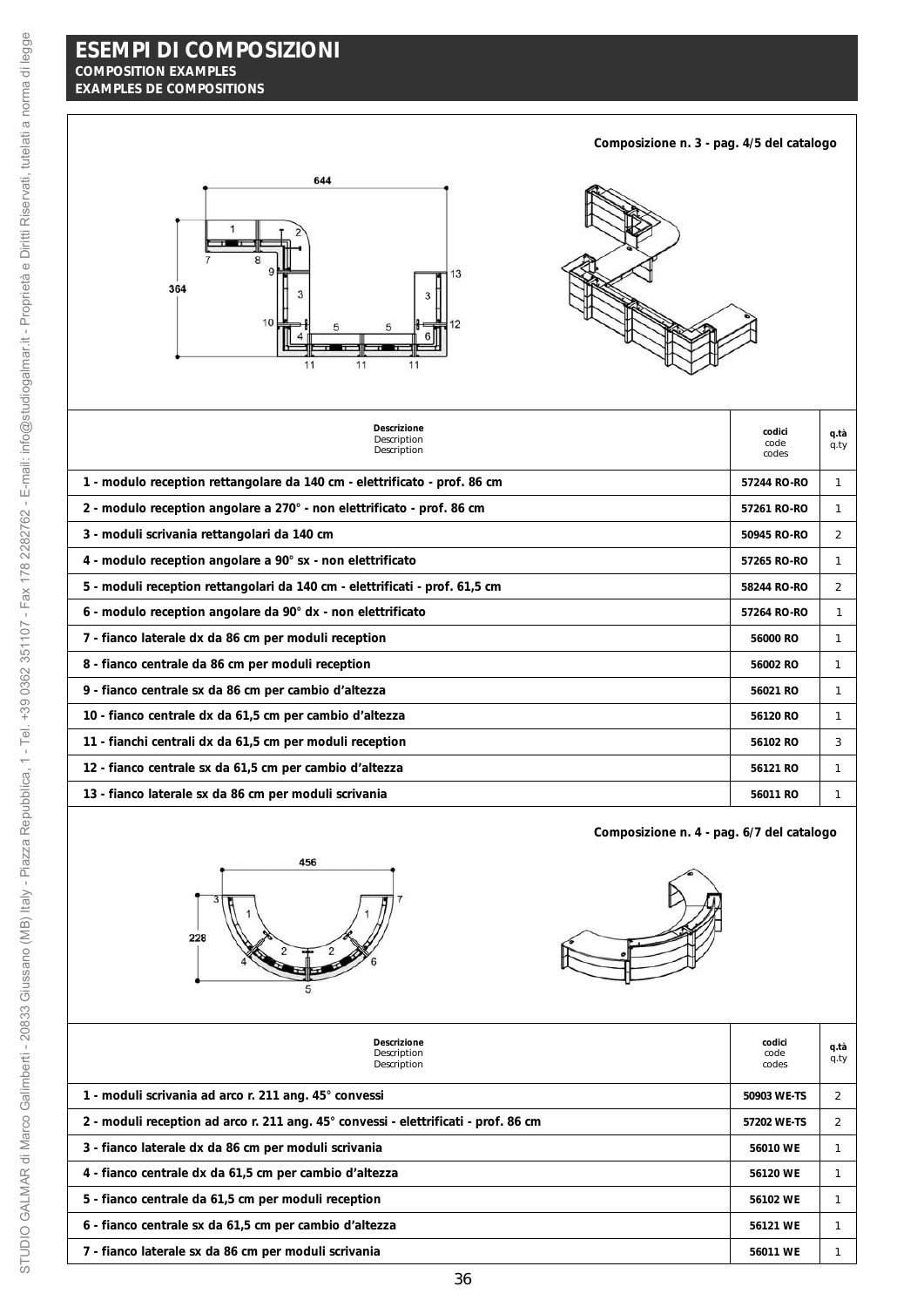| Composizione n. 5 - pag. 2/3 del catalogo                                            |                         |              |
|--------------------------------------------------------------------------------------|-------------------------|--------------|
| 476<br>196<br>476<br>673.2<br>5<br>6<br>196                                          |                         |              |
| Descrizione<br>Description<br>Description                                            | codici<br>code<br>codes | q.tà<br>q.ty |
| 1 - moduli reception rettangolari da 110 cm - elettrificati - prof. 86 cm            | 57246 AV-WE             | 2            |
| 2 - modulo reception angolare a 90° sx - non elettrificato - prof. 86 cm             | 57265 AV-WE             | 1            |
| 3 - moduli reception ad arco r. 211 ang. 45° concavi - elettrificati - prof. 61,5 cm | 58222 AV-WE             | 2            |
| 4 - modulo reception angolare a 90° dx - non elettrificato                           | 57264 AV-WE             | 1            |
| 5 - fianco laterale dx da 86 cm per moduli reception                                 | 56000 AV                | $\mathbf{1}$ |
| 6 - fianchi centrali da 61,5 cm per moduli reception                                 | 56102 AV                | 5            |
| 7 - fianco laterale sx da 86 cm per moduli reception                                 | 56001 AV                | $\mathbf{1}$ |



**Composizione n. 6 - pag. 19 del catalogo**



| Descrizione<br>Description<br>Description                                               | codici<br>code<br>codes | q.tà<br>q.ty |
|-----------------------------------------------------------------------------------------|-------------------------|--------------|
| 1 - modulo reception ad arco r. 211 ang. 45° convesso - non elettrificato - prof. 86 cm | 57203 BL-CI             |              |
| 2 - modulo reception ad arco r. 211 ang. 45° convesso - elettrificato - prof. 86 cm     | 57202 BL-CI             |              |
| 3 - fianco laterale sx da 86 cm per moduli reception                                    | 56001 BL                |              |
| 4 - fianco centrale da 61,5 cm per moduli reception                                     | 56102 BL                |              |
| 5 - fianco laterale dx da 86 cm per moduli reception                                    | 56000 BL                |              |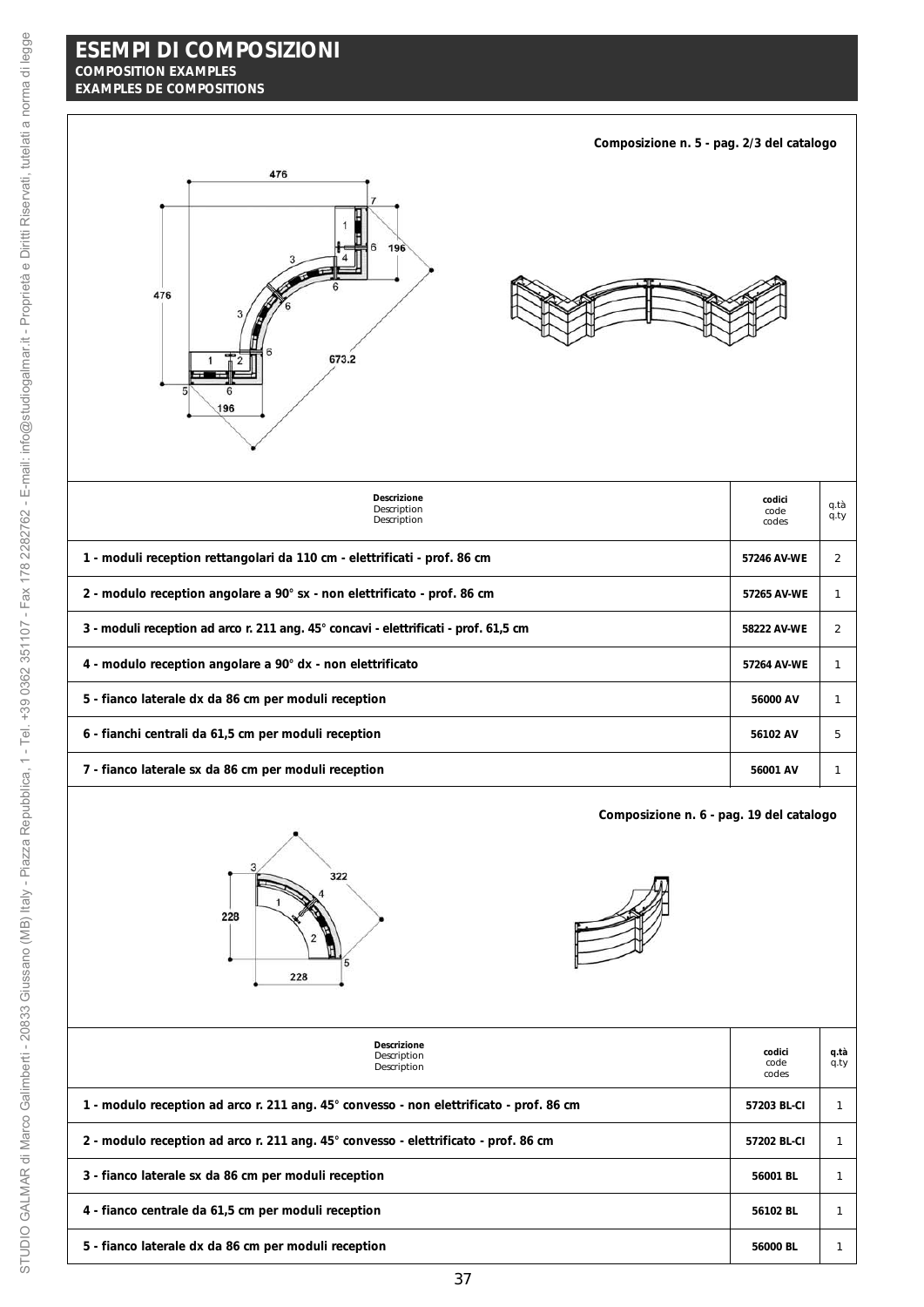| Composizione n. 7 - pag. 14/15 del catalogo                                             |                         |              |  |
|-----------------------------------------------------------------------------------------|-------------------------|--------------|--|
| 456<br>425                                                                              |                         |              |  |
| Descrizione<br>Description<br>Description                                               | codici<br>code<br>codes | q.tà<br>q.ty |  |
| 1 - moduli reception ad arco r. 211 ang. 60° convessi - elettrificati - prof. 86 cm     | 57200 AN-TS             | 5            |  |
| 2 - fianco laterale dx da 86 cm per moduli reception                                    | 56000 AN                | $\mathbf{1}$ |  |
| 3 - fianchi centrali da 61,5 cm per moduli reception                                    | 56102 AN                | 4            |  |
| 4 - fianco laterale sx da 86 cm per moduli reception                                    | 56001 AN                | 1            |  |
| Composizione n. 8 - pag. 8/9 del catalogo<br>544<br>324<br>3                            |                         |              |  |
| Descrizione<br>Description<br>Description                                               | codici<br>code<br>codes | q.tà<br>q.ty |  |
| 1 - modulo reception ad arco r. 140 ang. 90° convesso - elettrificato - prof. 86 cm     | 57204 CI-CI             | $\mathbf{1}$ |  |
| 2 - modulo reception ad arco r. 140 ang. 90° convesso - non elettrificato - prof. 86 cm | 57205 CI-CI             | $\mathbf{1}$ |  |
| 3 - modulo reception ad arco r. 211 ang. 60° convesso - elettrificato - prof. 86 cm     | 57200 CI-CI             | $\mathbf{1}$ |  |
| 4 - modulo reception ad arco r. 211 ang. 60° concavo - elettrificato - prof. 86 cm      | 57220 CI-CI             | $\mathbf{1}$ |  |
| 5 - fianco laterale dx da 86 cm per moduli reception                                    | 56000 CI                | $\mathbf{1}$ |  |
| 6 - fianchi centrali da 61,5 cm per moduli reception                                    | 56102 CI                | 3            |  |

**1** - fianco laterale sx da 86 cm per moduli reception **56001** CI  $\begin{array}{|c|c|c|} \hline \end{array}$  1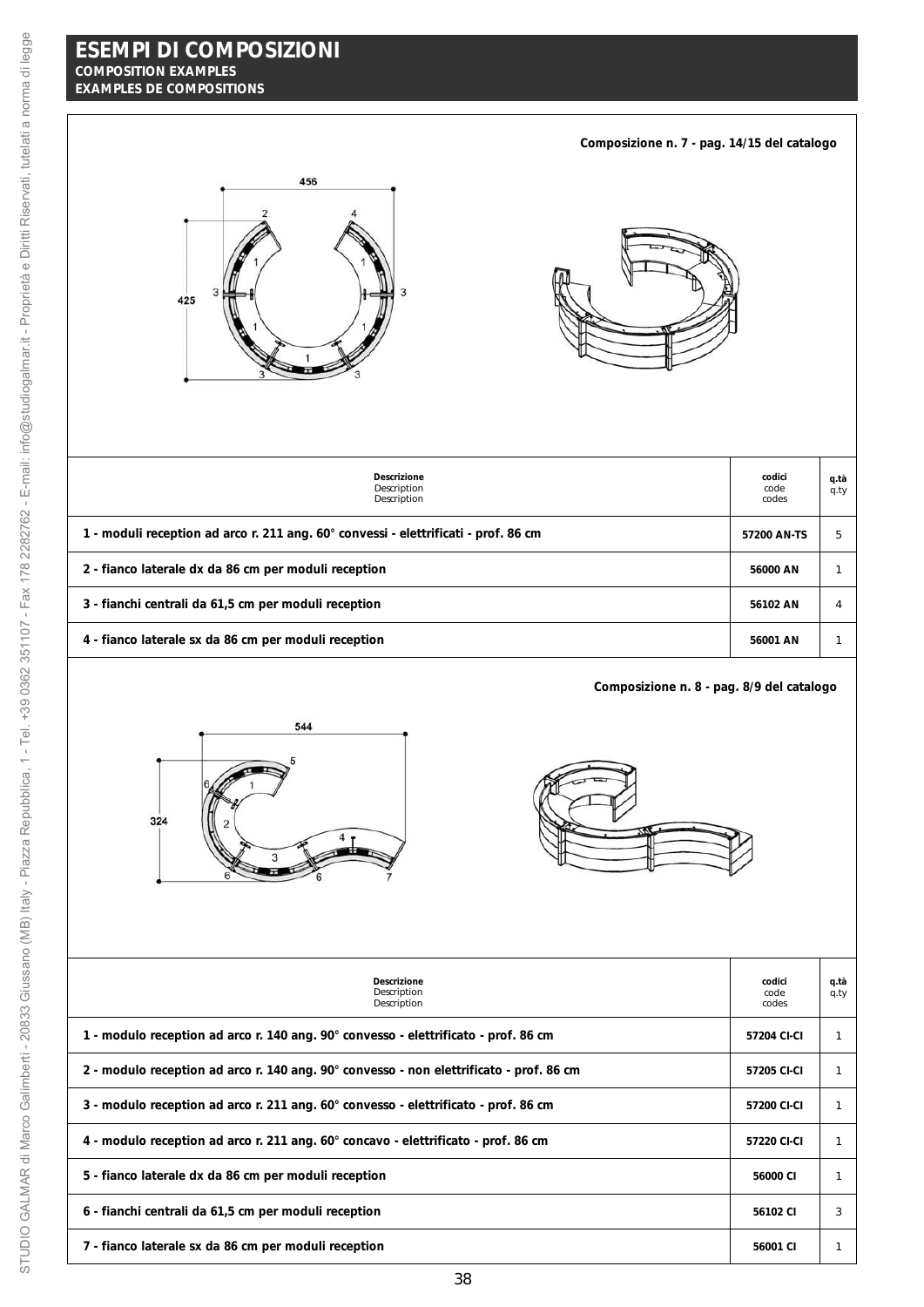



**Composizione n. 9 - pag. 16/17 del catalogo**

| Descrizione<br>Description<br>Description                                              | codici<br>code<br>codes | q.tà<br>$q_{.}ty$ |
|----------------------------------------------------------------------------------------|-------------------------|-------------------|
| 1 - moduli reception rettangolari da 190 cm - elettrificati - prof. 86 cm              | 57242 MA-RO             | 2                 |
| 2 - modulo reception ad arco r. 84 ang. 90° concavo - non elettrificato - prof. 86 cm  | 57229 MA-RO             |                   |
| 3 - modulo reception ad arco r. 84 ang. 90° convesso - non elettrificato - prof. 86 cm | 57209 MA-RO             |                   |
| 4 - modulo reception rettangolare da 110 cm - elettrificato - prof. 86 cm              | 57246 MA-RO             |                   |
| 5 - fianco laterale dx da 86 cm per moduli reception                                   | 56000 MA                |                   |
| 6 - fianco centrale da 86 cm per moduli reception                                      | 56002 MA                | $\overline{2}$    |
| 7 - fianco centrale da 61,5 cm per moduli reception                                    | 56102 MA                | 2                 |
| 8 - fianco laterale sx da 86 cm per moduli reception                                   | 56001 MA                |                   |



**Composizione n. 10 - non a catalogo**



| Descrizione<br>Description<br>Description                                           | codici<br>code<br>codes | q.tà<br>q.ty |
|-------------------------------------------------------------------------------------|-------------------------|--------------|
| 1 - modulo reception rettangolare da 80 cm - prof. 86 cm                            | 57248 RO-RO             |              |
| 2 - modulo reception ad arco r. 140 ang. 90° convesso - elettrificato - prof. 86 cm | 57204 RO-RO             |              |
| 3 - modulo scrivania rettangolare da 190 cm                                         | 50943 RO-RO             |              |
| 4 - fianco laterale sx da 86 cm per moduli reception                                | 56001 RO                |              |
| 5 - fianco centrale da 61,5 cm per moduli reception                                 | 56102 RO                |              |
| 6 - fianco centrale dx da 61,5 cm per cambio d'altezza                              | 56120 RO                |              |
| 7 - fianco laterale dx da 86 cm per moduli scrivania                                | 56010 RO                |              |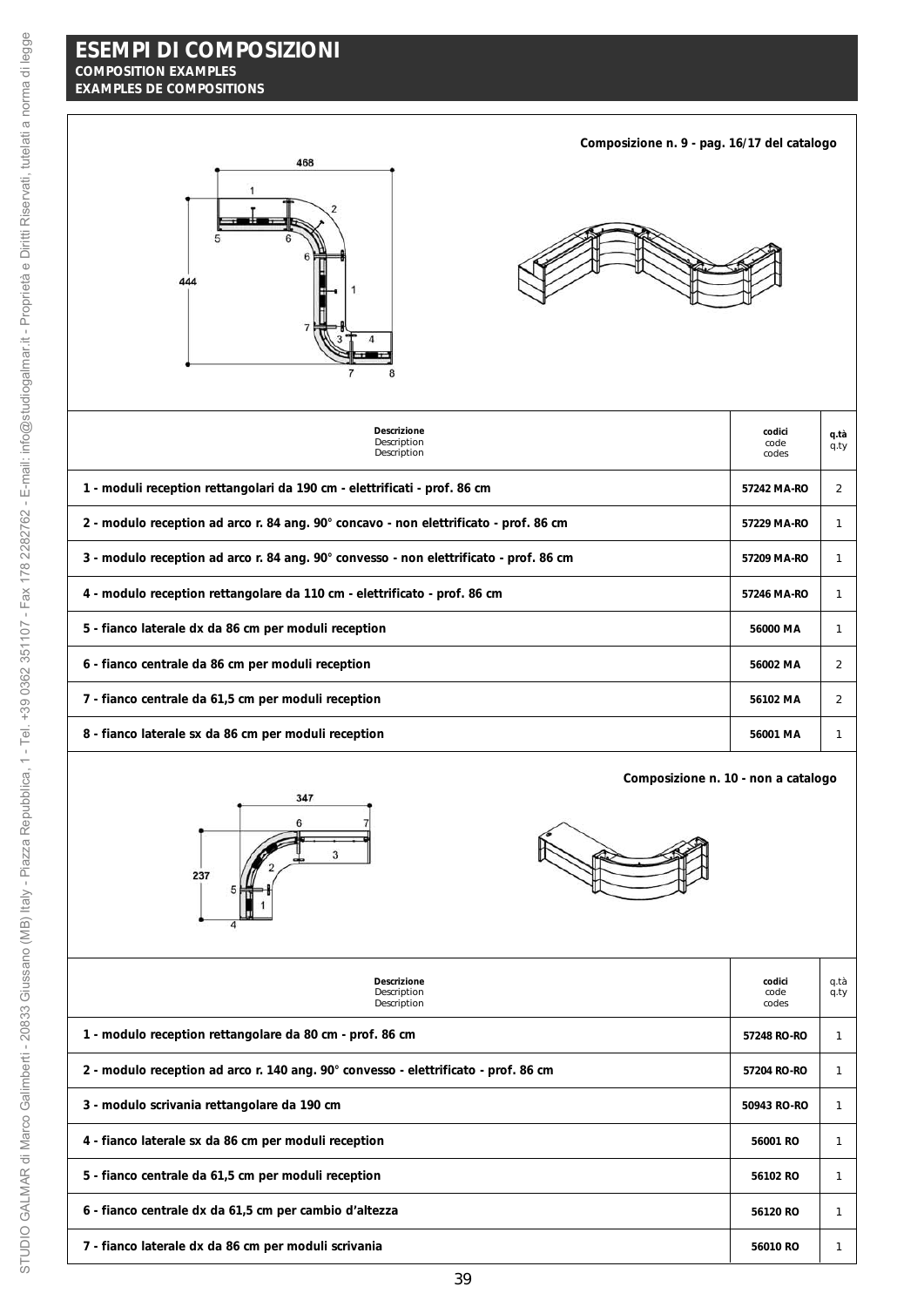| Composizione n. 11 - pag. 18 del catalogo                                           |                         |                |
|-------------------------------------------------------------------------------------|-------------------------|----------------|
| 314<br>198                                                                          |                         |                |
| Descrizione<br>Description<br>Description                                           | codici<br>code<br>codes | q.tà<br>q.ty   |
| 1 - moduli reception ad arco r. 140 ang. 60° convessi - elettrificati - prof. 86 cm | 57206 RO-RO             | $\overline{2}$ |
| 2 - modulo reception ad arco r. 140 ang. 90° convesso - elettrificato - prof. 86 cm | 57204 RO-RO             | $\mathbf{1}$   |
| 3 - fianco laterale dx da 86 cm per moduli reception                                | 56000 RO                | $\mathbf{1}$   |
| 4 - fianchi centrali da 61,5 cm per moduli reception                                | 56102 RO                | $\overline{2}$ |
| 5 - fianco laterale sx da 86 cm per moduli reception                                | 56001 RO                | $\mathbf{1}$   |
| Composizione n. 12 - non a catalogo<br>226<br>226<br>5<br>3<br>6<br>5               |                         |                |
| Descrizione<br>Description<br>Description                                           | codici<br>code<br>codes | q.tà<br>q.ty   |
| 1 - modulo reception rettangolare da 140 cm - elettrificato - prof. 61,5 cm         | 58244 RO-RO             | $\mathbf{1}$   |
| 2 - modulo reception angolare a 90° dx - non elettrificato                          | 57264 RO-RO             | $\mathbf{1}$   |

**6** - fianco laterale sx da 86 cm per moduli reception **56001 56001 RO** 1

**3** - modulo reception rettangolare da 140 cm - elettrificato - prof. 86 cm  $\frac{1}{2}$  57244 RO-RO  $\frac{1}{2}$  57244 RO-RO

**4** - fianco laterale dx da 61,5 cm per moduli reception **56100 RO** 1

**5** - fianchi centrali da 61,5 cm per moduli reception **56102 RO** 36102 RO 36102 RO 36102 RO 36102 RO 36102 RO 36102 RO 36102 RO 36102 RO 36102 RO 36102 RO 36102 RO 36102 RO 36102 RO 36102 RO 36102 RO 36102 RO 36102 RO 361